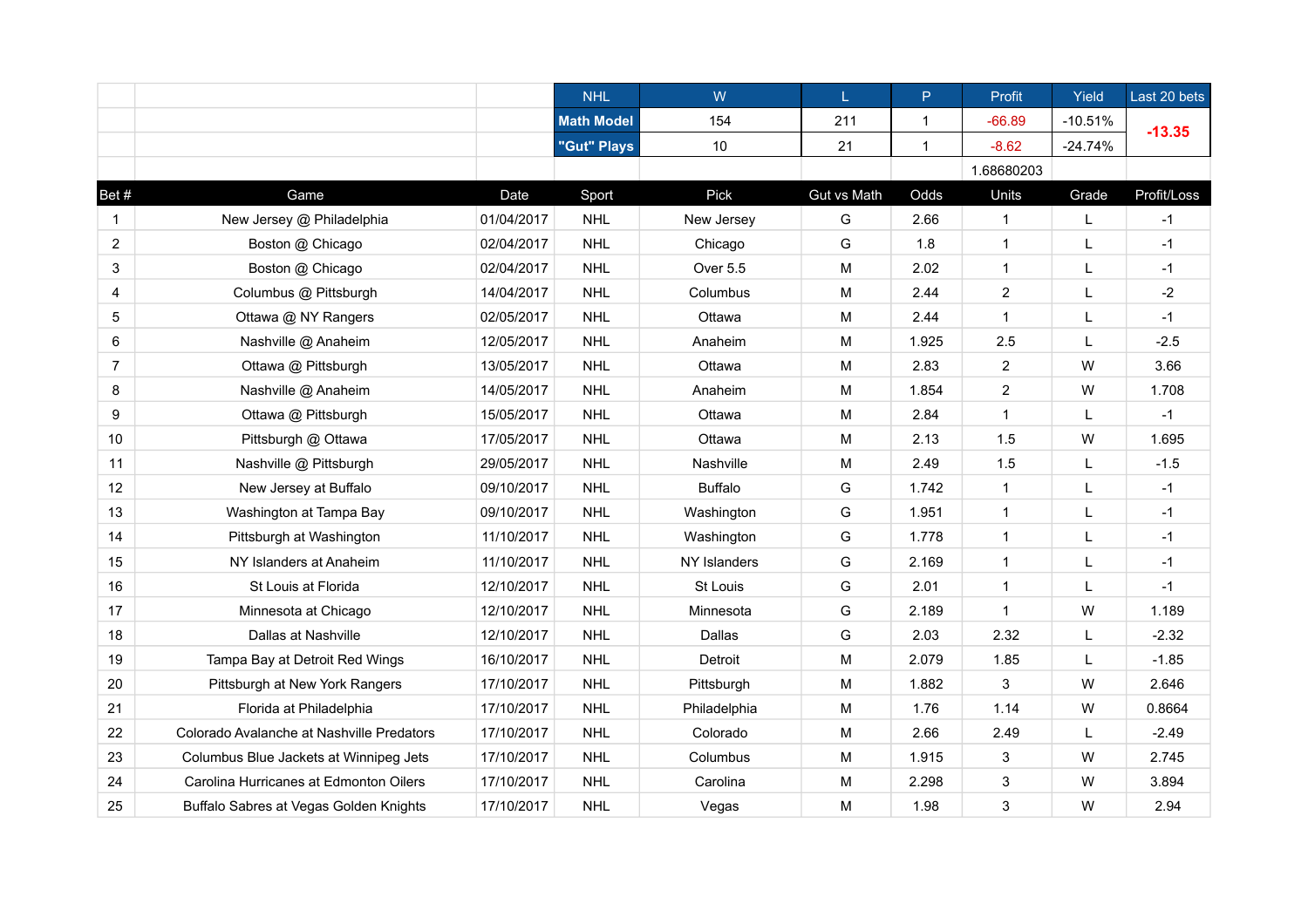| 26 | Montreal Canadiens at San Jose Sharks      | 17/10/2017 | <b>NHL</b> | San Jose            | M | 1.817 | 2.75           | W | 2.24675 |
|----|--------------------------------------------|------------|------------|---------------------|---|-------|----------------|---|---------|
| 27 | Tampa Bay Ligthning at New Jersey Devils   | 17/10/2017 | <b>NHL</b> | New Jersey          | М | 1.97  | 1.48           | W | 1.4356  |
| 28 | Chicago Blackhawks at St Louis Blues       | 18/10/2017 | <b>NHL</b> | Chicago             | Μ | 2.049 | 2.5            | L | $-2.5$  |
| 29 | Vancouver Canucks at Boston Bruins         | 19/10/2017 | <b>NHL</b> | Vancouver           | М | 2.577 | 2.5            | L | $-2.5$  |
| 30 | Nashville Predators at Philadelphia Flyers | 19/10/2017 | <b>NHL</b> | Philadelphia        | M | 1.817 | 2.5            | L | $-2.5$  |
| 31 | New Jersey Devils at Ottawa Senators       | 19/10/2017 | <b>NHL</b> | New Jersey          | М | 2.388 | 2.18           | W | 3.02584 |
| 32 | Edmonton Oilers at Chicago Blackhawks      | 19/10/2017 | <b>NHL</b> | Chicago             | M | 1.907 | 2.5            | L | $-2.5$  |
| 33 | St Louis Blues at Colorado Avalanche       | 19/10/2017 | <b>NHL</b> | St Louis            | М | 1.924 | 1.29           | W | 1.19196 |
| 34 | Vancouver Canucks at Buffalo Sabres        | 20/10/2017 | <b>NHL</b> | Vancouver           | M | 2.308 | 1.92           | W | 2.51136 |
| 35 | Washington Capitals at Detroit Red Wings   | 20/10/2017 | <b>NHL</b> | Detroit             | М | 2.189 | 1.34           | L | $-1.34$ |
| 36 | Minnesota Wild at Winnipeg Jets            | 20/10/2017 | <b>NHL</b> | Minnesota           | М | 2.079 | 2.5            | L | $-2.5$  |
| 37 | San Jose Sharks at New Jersey Devils       | 20/10/2017 | <b>NHL</b> | New Jersey          | М | 2.149 | 2.5            | L | $-2.5$  |
| 38 | Nashville Predators at New York Rangers    | 21/10/2017 | <b>NHL</b> | Nashville           | М | 2.01  | 2.5            | L | $-2.5$  |
| 39 | Edmonton Oilers at Philadelphia Flyers     | 21/10/2017 | <b>NHL</b> | Philadelphia        | М | 1.838 | 2.5            | W | 2.095   |
| 40 | Los Angeles Kings at Columbus Blue Jackets | 21/10/2017 | <b>NHL</b> | Los Angeles         | М | 2.199 | 2.5            | W | 2.9975  |
| 41 | Carolina Hurricanes at Dallas Stars        | 21/10/2017 | <b>NHL</b> | Carolina            | М | 2.229 | 1.09           | L | $-1.09$ |
| 42 | San Jose Sharks at New York Islanders      | 21/10/2017 | <b>NHL</b> | San Jose Sharks     | м | 2.209 | 1.21           | L | $-1.21$ |
| 43 | Pittsburgh Penguins at Tampa Bay Lightning | 21/10/2017 | <b>NHL</b> | Tampa Bay Lightning | М | 1.731 | 2.5            | W | 1.8275  |
| 44 | Florida Panthers at Washington Capitals    | 21/10/2017 | <b>NHL</b> | Washington          | м | 1.731 | 2.5            | L | $-2.5$  |
| 45 | Chicago Blackhawks at Arizona Coyotes      | 21/10/2017 | <b>NHL</b> | Chicago             | М | 1.715 | 2.5            | W | 1.7875  |
| 46 | Vancouver Canucks at Detroit Red Wings     | 22/10/2017 | <b>NHL</b> | Deotroit            | M | 1.705 | 2.5            | L | $-2.5$  |
| 47 | Los Angeles Kings at Toronto Maple Leafs   | 23/10/2017 | <b>NHL</b> | Los Angeles         | М | 2.348 | 2.5            | L | $-2.5$  |
| 48 | Tampa Bay Lightning at Carolina Hurricanes | 24/10/2017 | <b>NHL</b> | Tampa Bay           | М | 1.99  | 1.41           | W | 1.3959  |
| 49 | Edmonton Oilers at Pittsburgh Penguins     | 24/10/2017 | <b>NHL</b> | Pittsburgh          | М | 1.68  | $\overline{2}$ | W | 1.36    |
| 50 | Florida Panthers at Montreal Canadiens     | 24/10/2017 | <b>NHL</b> | Florida             | M | 2.189 | 2.5            | L | $-2.5$  |
| 51 | Anaheim Ducks at Philadelphia Flyers       | 24/10/2017 | <b>NHL</b> | Philadelphia        | М | 1.715 | 2.5            | L | $-2.5$  |
| 52 | Arizona Coyotes at New York islanders      | 24/10/2017 | <b>NHL</b> | Arizona             | M | 2.716 | 1.14           | L | $-1.14$ |
| 53 | Buffalo Sabres at Columbus Blue Jackets    | 25/10/2017 | <b>NHL</b> | Under 5.5           | M | 1.96  | 2.5            | L | $-2.5$  |
| 54 | Los Angeles Kings at Montreal Canadiens    | 26/10/2017 | <b>NHL</b> | Los Angeles         | M | 2.01  | 2.5            | W | 2.525   |
| 55 | Philadelphia Flyers at Ottawa Senators     | 26/10/2017 | <b>NHL</b> | Ottawa              | М | 1.882 | 2.5            | W | 2.205   |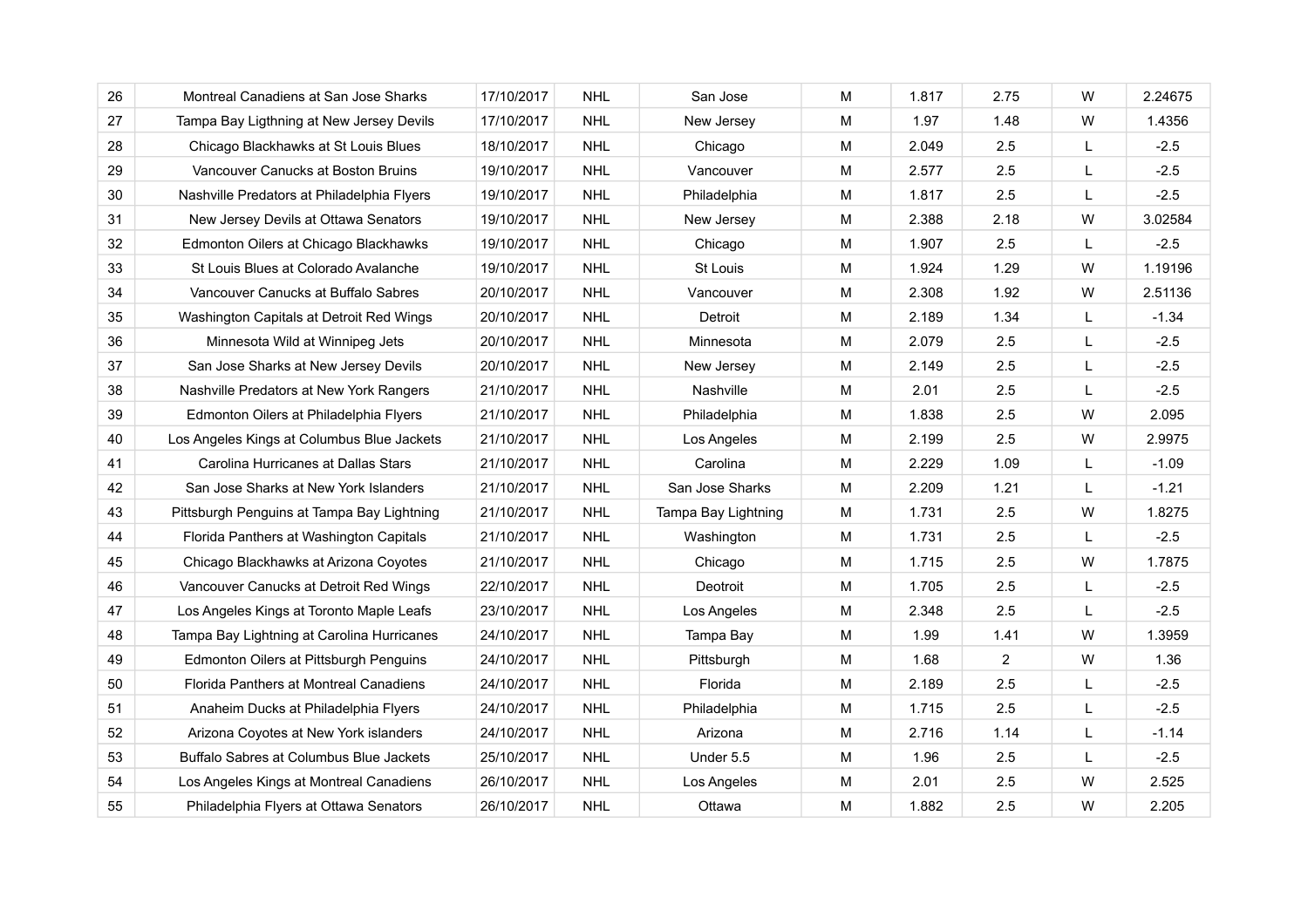| 56 | Dallas Stars at Edmonton Oilers            | 26/10/2017 | <b>NHL</b> | Dallas            | М | 2.049 | 2.5            | L | $-2.5$  |
|----|--------------------------------------------|------------|------------|-------------------|---|-------|----------------|---|---------|
| 57 | Washington Capitals at Vancouver Canucks   | 26/10/2017 | <b>NHL</b> | Vancouver         | М | 2.328 | 1.71           | W | 2.27088 |
| 58 | New York Islanders at Minnesota Wild       | 26/10/2017 | <b>NHL</b> | Minnesota         | М | 1.791 | 2.5            | W | 1.9775  |
| 59 | Anaheim Ducks at Florida Panthers          | 26/10/2017 | <b>NHL</b> | Anaheim           | М | 2.169 | 1.5            | L | $-1.5$  |
| 60 | Colorado Avalanche at Vegas Golden Knights | 27/10/2017 | <b>NHL</b> | Vegas             | М | 1.859 | 2.1            | W | 1.8039  |
| 61 | Ottawa Senators at New Jersey Devils       | 27/10/2017 | <b>NHL</b> | Ottawa            | М | 2.139 | 1.55           | L | $-1.55$ |
| 62 | Dallas Stars at Calgary Flames             | 27/10/2017 | <b>NHL</b> | Dallas            | М | 2.199 | 2.5            | W | 2.9975  |
| 63 | Winnipeg Jets at Columbus Blue Jackets     | 27/10/2017 | <b>NHL</b> | Under 6.5         | М | 1.899 | $\mathbf{1}$   | W | 0.899   |
| 64 | Nashville Predators at Chicago Blackhawks  | 27/10/2017 | <b>NHL</b> | Under 5.5         | М | 1.924 | $\mathbf{1}$   | W | 0.924   |
| 65 | Dallas Stars at Calgary Flames             | 27/10/2017 | <b>NHL</b> | Under 6           | М | 1.99  | $\mathbf{1}$   | W | 0.99    |
| 66 | San Jose Sharks at Buffalo Sabres          | 28/10/2017 | <b>NHL</b> | San Jose          | М | 1.778 | 2.5            | W | 1.945   |
| 67 | Los Angeles Kings at Boston Bruins         | 28/10/2017 | <b>NHL</b> | Los Angeles       | М | 2.02  | $\overline{2}$ | W | 2.04    |
| 68 | New York Rangers at Montreal Canadiens     | 28/10/2017 | <b>NHL</b> | <b>NY Rangers</b> | М | 2.229 | 2.5            | L | $-2.5$  |
| 69 | Pittsburgh Penguins at Minnesota Wild      | 28/10/2017 | <b>NHL</b> | Minnesota Wild    | М | 1.933 | 1.69           | W | 1.57677 |
| 70 | Columbus Blue Jackets at St. Louis Blues   | 28/10/2017 | <b>NHL</b> | Columbus          | М | 2.18  | 1.3            | L | $-1.3$  |
| 71 | New York Islanders at Nashville Predators  | 28/10/2017 | <b>NHL</b> | Nashville         | М | 1.778 | 2.5            | L | $-2.5$  |
| 72 | Washington Capitals at Edmonton Oilers     | 28/10/2017 | <b>NHL</b> | Washington        | М | 2.139 | 1.8            | W | 2.0502  |
| 73 | Columbus Blue Jackets at St. Louis Blues   | 28/10/2017 | <b>NHL</b> | Under 5.5         | М | 2.01  | $\mathbf{1}$   | W | 1.01    |
| 74 | Chicago Blackhawks at Colorado Avalanche   | 28/10/2017 | <b>NHL</b> | Under 6           | М | 1.97  | $\mathbf{1}$   | L | $-1$    |
| 75 | Pittsburgh Penguins at Minnesota Wild      | 28/10/2017 | <b>NHL</b> | Over 6            | М | 2.049 | $\mathbf{1}$   | L | $-1$    |
| 76 | Anaheim Ducks at Carolina Hurricanes       | 29/10/2017 | <b>NHL</b> | Anaheim           | М | 2.427 | 1.03           | W | 1.46981 |
| 77 | Pittsburgh Penguins at Winnipeg Jets       | 29/10/2017 | <b>NHL</b> | Pittsburgh        | M | 1.99  | 1.74           | L | $-1.74$ |
| 78 | Washington Capitals at Calgary Flames      | 29/10/2017 | <b>NHL</b> | Washington        | М | 2.209 | 1.47           | L | $-1.47$ |
| 79 | Anaheim Ducks at Carolina Hurricanes       | 29/10/2017 | <b>NHL</b> | Under 5.5         | М | 1.97  | $\mathbf{1}$   | L | $-1$    |
| 80 | Vegas Golden Knights at New York Islanders | 30/10/2017 | <b>NHL</b> | Vegas             | М | 2.696 | 2.5            | L | $-2.5$  |
| 81 | Tampa Bay Lightning at Florida Panthers    | 30/10/2017 | <b>NHL</b> | Tampa Bay         | М | 1.907 | 2.5            | W | 2.2675  |
| 82 | Montreal Canadiens at Ottawa Senators      | 30/10/2017 | <b>NHL</b> | Ottawa            | М | 1.915 | 2.5            | L | $-2.5$  |
| 83 | Los Angeles Kings at St. Louis Blues       | 30/10/2017 | <b>NHL</b> | Los Angeles       | М | 2.109 | 2.5            | L | $-2.5$  |
| 84 | Winnipeg Jets at Minnesota Wild            | 31/10/2017 | <b>NHL</b> | Minnesota         | М | 1.715 | 1.17           | L | $-1.17$ |
| 85 | Philadelphia Flyers at Chicago Blackhawks  | 01/11/2017 | <b>NHL</b> | Philadelphia      | М | 2.189 | 1.43           | L | $-1.43$ |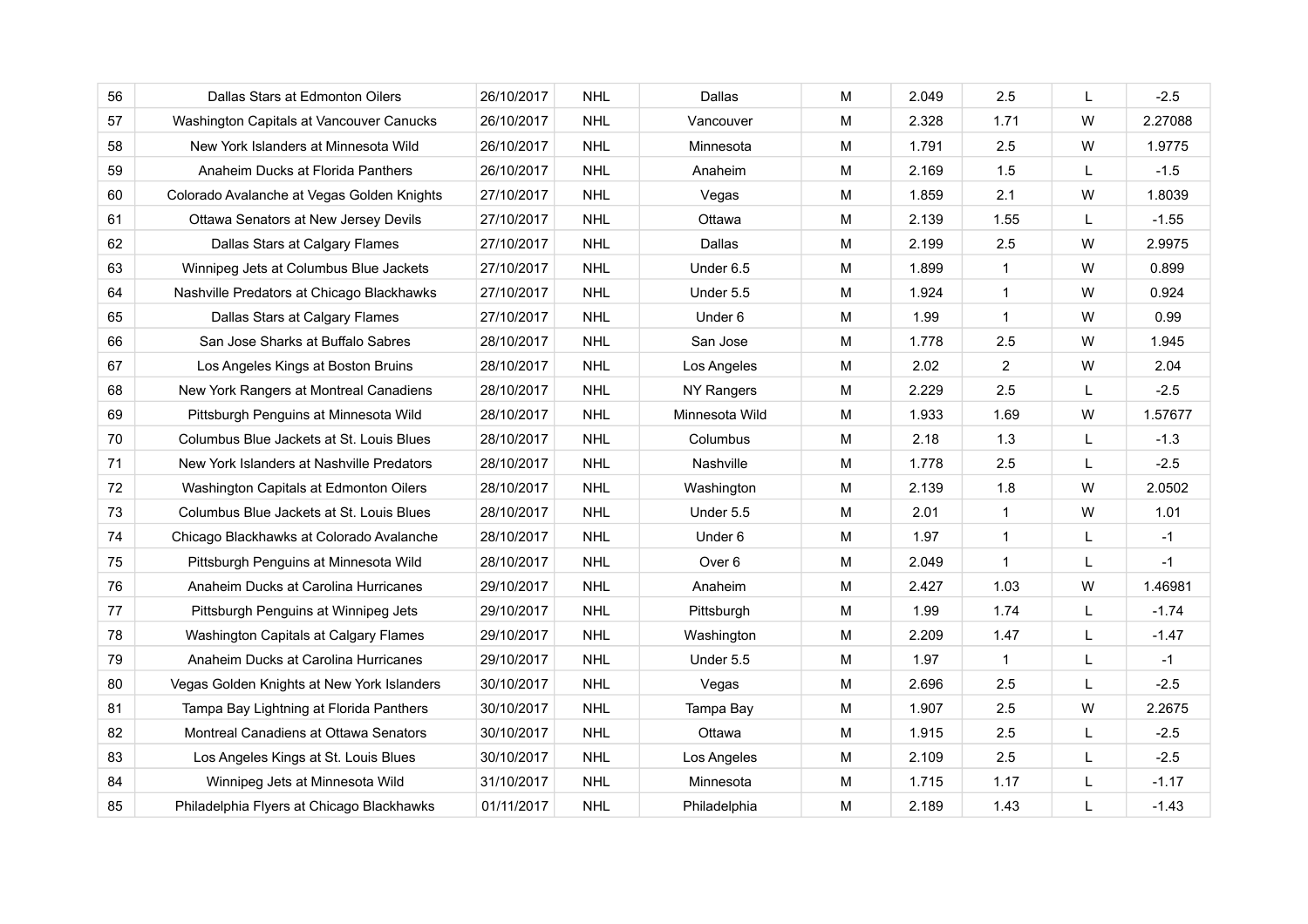| 86  | Pittsburgh Penguins at Edmonton Oilers       | 01/11/2017 | <b>NHL</b> | Pittsburgh         | м | 1.97  | 2.5            | W            | 2.425   |
|-----|----------------------------------------------|------------|------------|--------------------|---|-------|----------------|--------------|---------|
| 87  | Nashville Predators at San Jose Sharks       | 01/11/2017 | <b>NHL</b> | Under 5            | M | 2.407 | 1              | $\mathsf{P}$ | 0       |
| 88  | Montreal Canadiens at Minnesota Wild         | 02/11/2017 | <b>NHL</b> | Minnesota          | M | 1.899 | 2.5            | W            | 2.2475  |
| 89  | Dallas Stars at Winnipeg Jets                | 02/11/2017 | <b>NHL</b> | Dallas             | M | 1.89  | 2.5            | L            | $-2.5$  |
| 90  | Carolina Hurricanes at Colorado Avalanche    | 02/11/2017 | <b>NHL</b> | Colorado           | M | 2.159 | 1.88           | W            | 2.17892 |
| 91  | Pittsburgh Penguins at Calgary Flames        | 02/11/2017 | <b>NHL</b> | Pittsburgh         | M | 2.149 | 2.02           | L            | $-2.02$ |
| 92  | Buffalo Sabres at Arizona Coyotes            | 02/11/2017 | <b>NHL</b> | <b>Buffalo</b>     | м | 1.97  | 1.11           | W            | 1.0767  |
| 93  | New Jersey Devils at Edmonton Oilers         | 03/11/2017 | <b>NHL</b> | New Jersey         | M | 2.557 | 2.5            | L            | $-2.5$  |
| 94  | Vegas Golden Knights at Ottawa Senators      | 04/11/2017 | <b>NHL</b> | Ottawa -1.5        | G | 2.557 | $\mathbf{1}$   | L            | $-1$    |
| 95  | New York Rangers at Florida Panthers         | 04/11/2017 | <b>NHL</b> | NY Rangers         | M | 2.02  | 1.13           | W            | 1.1526  |
| 96  | Washington Capitals at Boston Bruins         | 04/11/2017 | <b>NHL</b> | Boston             | M | 1.824 | 2.5            | L            | $-2.5$  |
| 97  | Columbus Blue Jackets at Tampa Bay Lightning | 04/11/2017 | <b>NHL</b> | Tampa Bay          | M | 1.754 | 1.72           | W            | 1.29688 |
| 98  | Montreal Canadiens at Winnipeg Jets          | 04/11/2017 | <b>NHL</b> | Winnipeg           | M | 1.754 | 2.5            | L            | $-2.5$  |
| 99  | Toronto Maple Leafs at St. Louis Blues       | 04/11/2017 | <b>NHL</b> | Toronto            | M | 2.248 | 1.13           | L            | $-1.13$ |
| 100 | Pittsburgh Penguins at Vancouver Canucks     | 04/11/2017 | <b>NHL</b> | Vancouver          | м | 2.179 | $\overline{c}$ | W            | 2.358   |
| 101 | Detroit Red Wings at Edmonton Oilers         | 05/11/2017 | <b>NHL</b> | Detroit            | M | 2.736 | 2.5            | W            | 4.34    |
| 102 | New Jersey Devils at Calgary Flames          | 05/11/2017 | <b>NHL</b> | New Jersey         | M | 2.487 | 2.5            | L            | $-2.5$  |
| 103 | Montreal Canadiens at Chicago Blackhawks     | 05/11/2017 | <b>NHL</b> | Chicago            | M | 1.817 | 2.5            | L            | $-2.5$  |
| 104 | Minnesota Wild at Boston Bruins              | 06/11/2017 | <b>NHL</b> | Boston             | M | 1.791 | 1.76           | W            | 1.39216 |
| 105 | Vegas Golden Knights at Toronto Maple Leafs  | 06/11/2017 | <b>NHL</b> | Vegas              | M | 2.915 | 2.05           | L            | $-2.05$ |
| 106 | Winnipeg Jets at Dallas Stars                | 06/11/2017 | <b>NHL</b> | Dallas             | M | 1.7   | 2.5            | L            | $-2.5$  |
| 107 | Arizona Coyotes at Washington Capitals       | 06/11/2017 | <b>NHL</b> | Washington -1.5    | G | 2.408 | 1.5            | L            | $-1.5$  |
| 108 | Edmonton Oilers at New York Islanders        | 07/11/2017 | <b>NHL</b> | New York Islanders | M | 1.791 | 2.5            | L            | $-2.5$  |
| 109 | St. Louis Blues at New Jersey Devils         | 07/11/2017 | <b>NHL</b> | New Jersey         | M | 2.049 | 2.02           | L            | $-2.02$ |
| 110 | Vegas Golden Knights at Montreal Canadiens   | 07/11/2017 | <b>NHL</b> | Vegas              | M | 2.696 | 2.5            | L            | $-2.5$  |
| 111 | Vancouver Canucks at Calgary Flames          | 07/11/2017 | <b>NHL</b> | Vancouver          | M | 2.646 | 2.5            | W            | 4.115   |
| 112 | Los Angeles Kings at Anaheim Ducks           | 07/11/2017 | <b>NHL</b> | Los Angeles        | M | 1.942 | 2.5            | W            | 2.355   |
| 113 | Edmonton Oilers at New Jersey Devils         | 08/11/2017 | <b>NHL</b> | New Jersey         | M | 2.099 | 2.5            | L            | $-2.5$  |
| 114 | Minnesota Wild at Montreal Canadiens         | 08/11/2017 | <b>NHL</b> | Minnesota          | M | 2.278 | 2.5            | W            | 3.195   |
| 115 | Vancouver Canucks at Anaheim Ducks           | 08/11/2017 | <b>NHL</b> | Vancouver          | M | 2.238 | 1.47           | L            | $-1.47$ |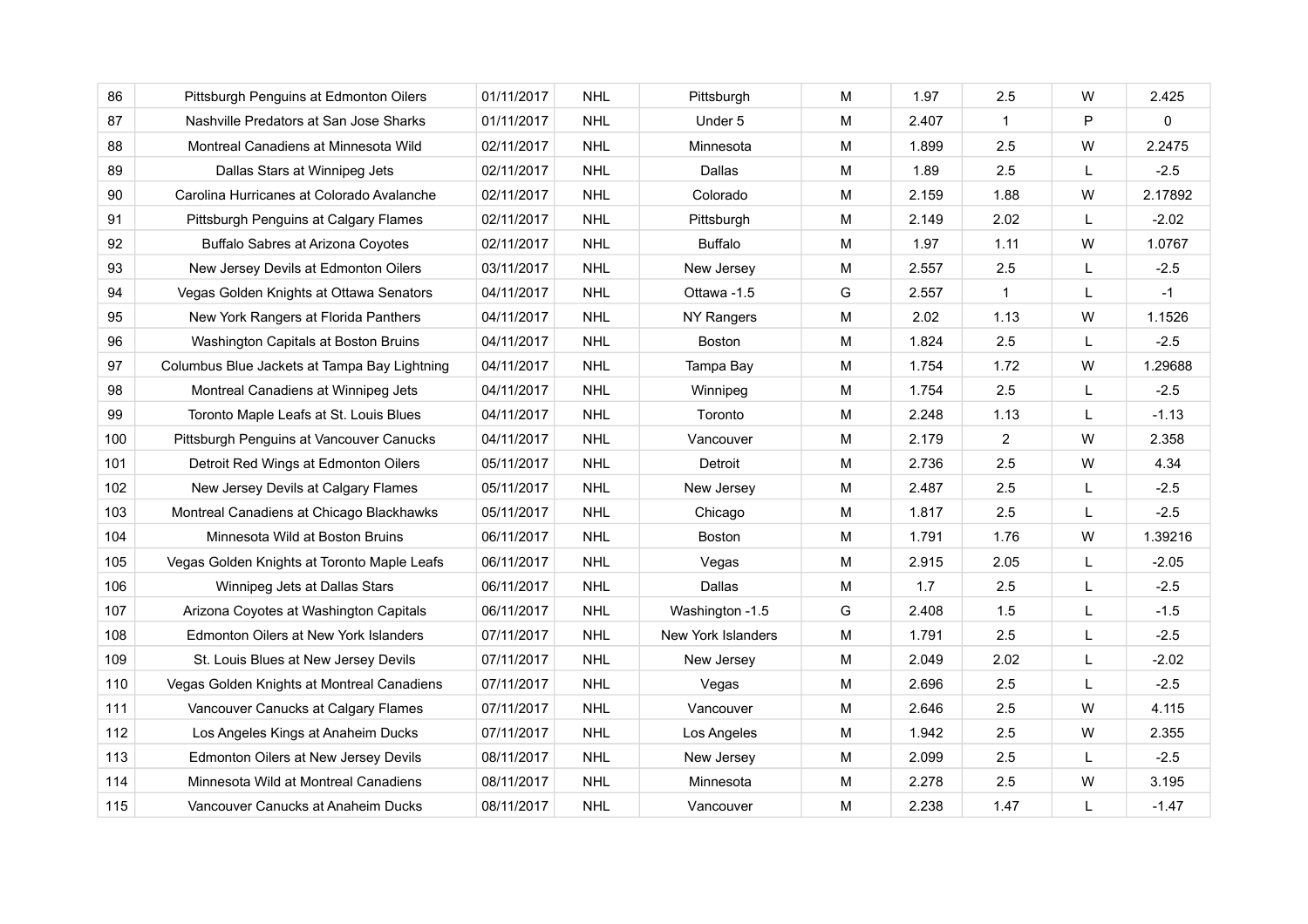| 116 | Tampa Bay Lightning av Los Angeles Kings    | 08/11/2017 | <b>NHL</b> | Los Angeles    | M         | 1.791 | 1.31         | L            | $-1.31$  |
|-----|---------------------------------------------|------------|------------|----------------|-----------|-------|--------------|--------------|----------|
| 117 | Ottawa Senators at Colorado Avalanche       | 10/11/2017 | <b>NHL</b> | Ottawa -1      | G         | 2.348 | 1.5          | $\mathsf{P}$ | $\Omega$ |
| 118 | New York Islanders at Dallas Stars          | 10/11/2017 | <b>NHL</b> | Dallas         | M         | 1.824 | 1.69         | W            | 1.39256  |
| 119 | Winnipeg Jets at Vegas Golden Knights       | 10/11/2017 | <b>NHL</b> | Vegas          | ${\sf M}$ | 2.079 | 1.95         | W            | 2.10405  |
| 120 | Edmonton Oilers at New York Rangers         | 11/11/2017 | <b>NHL</b> | NY Rangers     | M         | 1.831 | 2.5          | W            | 2.0775   |
| 121 | Florida Panthers at New Jersey Devils       | 11/11/2017 | <b>NHL</b> | New Jersey     | M         | 1.797 | 2.5          | W            | 1.9925   |
| 122 | Minnesota Wild at Philadelphia Flyers       | 11/11/2017 | <b>NHL</b> | Philadelphia   | M         | 1.742 | 1.07         | L            | $-1.07$  |
| 123 | <b>Buffalo Sabres at Montreal Canadiens</b> | 11/11/2017 | <b>NHL</b> | <b>Buffalo</b> | M         | 2.736 | 2.36         | L            | $-2.36$  |
| 124 | Pittsburgh Penguins at Nashville Predators  | 11/11/2017 | <b>NHL</b> | Nashville      | M         | 1.71  | 2.5          | W            | 1.775    |
| 125 | Winnipeg Jets at Arizona Coyotes            | 11/11/2017 | <b>NHL</b> | Winnipeg       | M         | 1.874 | 1.12         | W            | 0.97888  |
| 126 | Vancouver Canucks at San Jose Sharks        | 11/11/2017 | <b>NHL</b> | Vancouver      | M         | 2.646 | 1.21         | L            | $-1.21$  |
| 127 | Edmonton Oilers at Washington Capitals      | 12/11/2017 | <b>NHL</b> | Washington     | M         | 1.605 | 1.93         | W            | 1.16765  |
| 128 | Tampa Bay Lightning at Anaheim Ducks        | 12/11/2017 | <b>NHL</b> | Tampa Bay      | M         | 1.731 | 1.62         | W            | 1.18422  |
| 129 | Dallas Stars at Carolina Hurricanes         | 13/11/2017 | <b>NHL</b> | Dallas         | M         | 2.129 | 1.51         | L            | $-1.51$  |
| 130 | St. Louis Blues at Calgary Flames           | 13/11/2017 | <b>NHL</b> | St Louis       | M         | 1.915 | 1.3          | L            | $-1.3$   |
| 131 | Buffalo Sabres at Pittsburgh Penguins       | 14/11/2017 | <b>NHL</b> | <b>Buffalo</b> | M         | 2.945 | 2.32         | L            | $-2.32$  |
| 132 | Columbus Blue Jackets at Montreal Canadiens | 14/11/2017 | <b>NHL</b> | Columbus       | M         | 1.951 | 2.5          | W            | 2.3775   |
| 133 | Dallas Stars at Florida Panthers            | 14/11/2017 | <b>NHL</b> | Dallas         | M         | 2.119 | 1.37         | L            | $-1.37$  |
| 134 | Philadelphia Flyers at Minnesota Wild       | 14/11/2017 | <b>NHL</b> | Philadelphia   | M         | 2.338 | 1.46         | L            | $-1.46$  |
| 135 | Vegas Golden Knights at Edmonton Oilers     | 14/11/2017 | <b>NHL</b> | Vegas          | M         | 2.607 | 2.5          | L            | $-2.5$   |
| 136 | Calgary Flames at Detroit Red Wings         | 15/11/2017 | <b>NHL</b> | Detroit        | M         | 1.96  | 2.33         | W            | 2.2368   |
| 137 | Boston Bruins at Anaheim Ducks              | 15/11/2017 | <b>NHL</b> | Anaheim        | M         | 1.874 | 1.11         | W            | 0.97014  |
| 138 | Carolina Hurricanes at New York Islanders   | 16/11/2017 | <b>NHL</b> | NY Islanders   | м         | 1.844 | 1.29         | W            | 1.08876  |
| 139 | Pittsburgh Penguins at Ottawa Senators      | 16/11/2017 | <b>NHL</b> | Ottawa         | M         | 2.059 | 2.5          | L            | $-2.5$   |
| 140 | St. Louis Blues at Edmonton Oilers          | 16/11/2017 | <b>NHL</b> | St Louis       | M         | 2.01  | 1.96         | W            | 1.9796   |
| 141 | Washington Capitals at Colorado Avalanche   | 16/11/2017 | <b>NHL</b> | Colorado       | M         | 2.179 | 1.2          | W            | 1.4148   |
| 142 | Buffalo Sabres at Detroit Red Wings         | 17/11/2017 | <b>NHL</b> | Detroit        | M         | 1.715 | 2.5          | W            | 1.7875   |
| 143 | Calgary Flames at Philadelphia Flyers       | 18/11/2017 | <b>NHL</b> | Philadelphia   | M         | 1.742 | 1.71         | L            | $-1.71$  |
| 144 | <b>Edmonton Oilers at Dallas Stars</b>      | 18/11/2017 | <b>NHL</b> | Dallas         | M         | 1.915 | 1.8          | W            | 1.647    |
| 145 | Arizona Coyotes at Ottawa Senators          | 18/11/2017 | <b>NHL</b> | Ottawa -1.5    | G         | 2.537 | $\mathbf{1}$ | L            | $-1$     |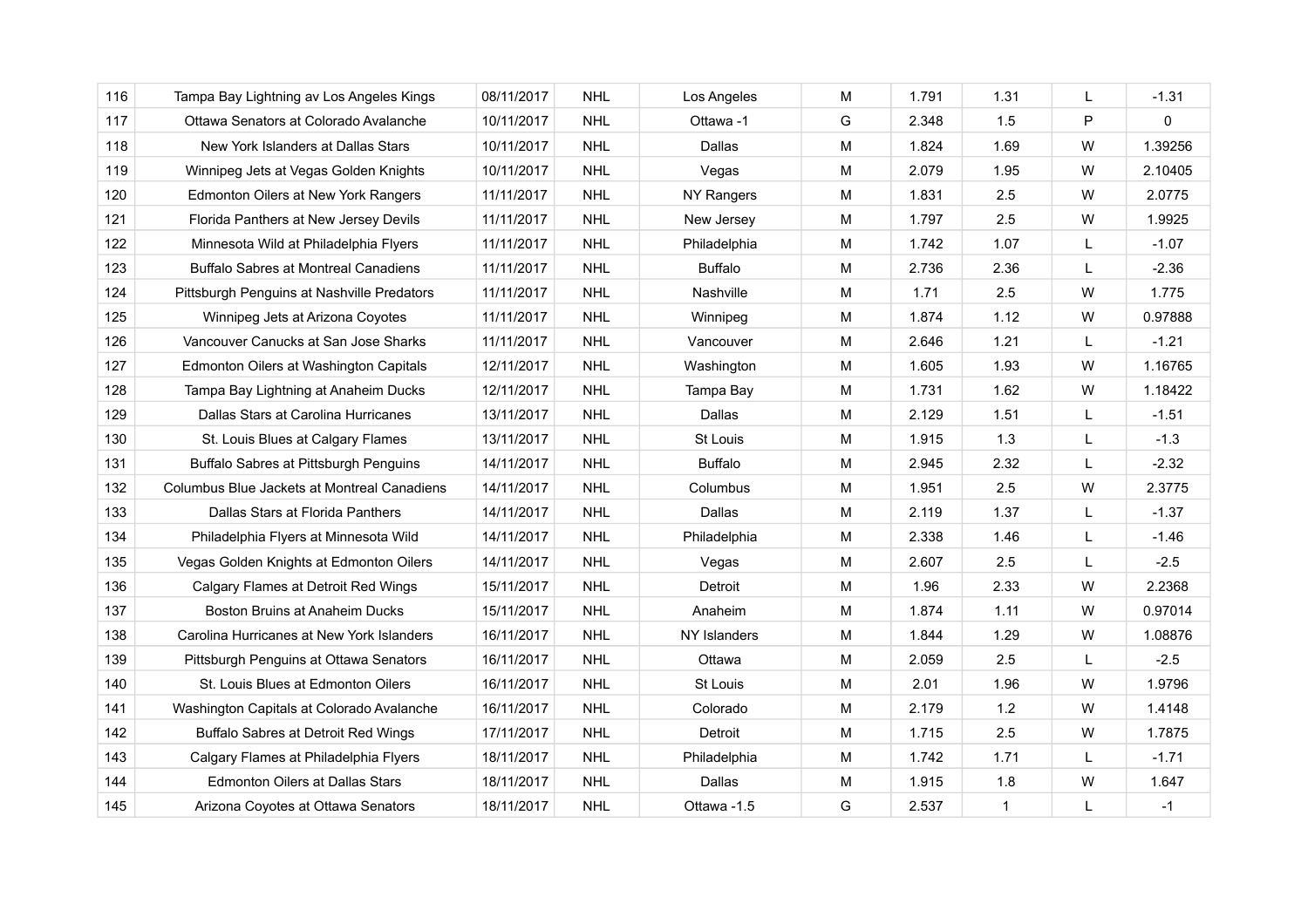| 146 | Florida Panthers at Los Angeles Kings       | 18/11/2017 | <b>NHL</b> | Los Angeles    | М | 1.71           | 2.5          | W | 1.775   |
|-----|---------------------------------------------|------------|------------|----------------|---|----------------|--------------|---|---------|
| 147 | Chicago Blackhawks at Pittsburgh Penguins   | 18/11/2017 | <b>NHL</b> | Chicago        | М | 2.318          | 2.5          | W | 3.295   |
| 148 | Minnesota Wild at Washington Capitals       | 18/11/2017 | <b>NHL</b> | Minnesota      | М | 2.049          | 1.5          | L | $-1.5$  |
| 149 | Colorado Avalanche at Nashville Predators   | 18/11/2017 | <b>NHL</b> | Colorado       | М | 2.786          | 1.25         | L | $-1.25$ |
| 150 | Ottawa Senators at New York Rangers         | 19/11/2017 | <b>NHL</b> | Ottawa         | М | 2.37           | 1.2          | L | $-1.2$  |
| 151 | Arizona Coyotes at Toronto Maple Leafs      | 20/11/2017 | <b>NHL</b> | Toronto -1.5   | М | 2.298          | 1.5          | L | $-1.5$  |
| 152 | Edmonton Oilers at St Louis Blues           | 21/11/2017 | <b>NHL</b> | St Louis       | М | 1.71           | 2.5          | W | 1.775   |
| 153 | Montreal Canadiens at Dallas Stars          | 21/11/2017 | <b>NHL</b> | Dallas         | М | 1.68           | 2.5          | W | 1.7     |
| 154 | Toronto Maple Leafs at Florida Panthers     | 22/11/2017 | <b>NHL</b> | Toronto        | М | 1.869          | 2.5          | L | $-2.5$  |
| 155 | Edmonton Oilers at Detroit Red Wings        | 22/11/2017 | <b>NHL</b> | Detroit        | М | 1.824          | 2.5          | L | $-2.5$  |
| 156 | Boston Bruins at New Jersey Devils          | 22/11/2017 | <b>NHL</b> | New Jersey     | М | 1.89           | 1.5          | L | $-1.5$  |
| 157 | Vancouver Canucks at Pittsburgh Penguins    | 22/11/2017 | <b>NHL</b> | Vancouver      | M | 2.746          | 2.5          | W | 4.365   |
| 158 | Ottawa Senators at Washington Capitals      | 22/11/2017 | <b>NHL</b> | Ottawa         | М | 2.238          | 1.32         | L | $-1.32$ |
| 159 | Vegas Golden Knights at Anaheim Ducks       | 22/11/2017 | <b>NHL</b> | Vegas          | M | 2.348          | 1.7          | W | 2.2916  |
| 160 | Winnipeg Jets at Los Angeles Kings          | 22/11/2017 | <b>NHL</b> | Los Angeles    | М | 1.78           | 2.3          | L | $-2.3$  |
| 161 | Tampa Bay Lightning at Washington Capitals  | 24/11/2017 | <b>NHL</b> | Tampa Bay      | М | 1.83           | 2.3          | L | $-2.3$  |
| 162 | San Jose Sharks at Vegas Golden Knights     | 24/11/2017 | <b>NHL</b> | Vegas          | M | $\overline{2}$ | 1.38         | W | 1.38    |
| 163 | Edmonton Oilers at Buffalo Sabres           | 24/11/2017 | <b>NHL</b> | <b>Buffalo</b> | М | 2.32           | $\mathbf{1}$ | W | 1.32    |
| 164 | Toronto Maple Leafs at Carolina Hurricanes  | 24/11/2017 | <b>NHL</b> | Toronto        | М | 2.07           | 1.35         | W | 1.4445  |
| 165 | Nashville Predators at St. Louis Blues      | 24/11/2017 | <b>NHL</b> | St Louis       | М | 1.75           | 1.4          | L | $-1.4$  |
| 166 | Ottawa Senators at Columbus Blue Jackets    | 24/11/2017 | <b>NHL</b> | Ottawa         | G | 2.49           | $\mathbf{1}$ | L | $-1$    |
| 167 | Pittsburgh Penguins at Boston Bruins        | 24/11/2017 | <b>NHL</b> | Boston         | М | 1.99           | 2.5          | W | 2.475   |
| 168 | Los Angeles Kings at Arizona Coyotes        | 24/11/2017 | <b>NHL</b> | Los Angeles    | М | 1.72           | 2.5          | L | $-2.5$  |
| 169 | <b>Buffalo Sabres at Montreal Canadiens</b> | 25/11/2017 | <b>NHL</b> | <b>Buffalo</b> | M | 2.75           | 1.51         | L | $-1.51$ |
| 170 | Chicago Blackhawks at Florida Panthers      | 25/11/2017 | <b>NHL</b> | Chicago        | М | 1.95           | 1.67         | W | 1.5865  |
| 171 | Tampa Bay Lightning at Pittsburgh Penguins  | 25/11/2017 | <b>NHL</b> | Tampa Bay      | M | 1.95           | 2.5          | L | $-2.5$  |
| 172 | Vegas Golden Knights at Arizona Coyotes     | 25/11/2017 | <b>NHL</b> | Vegas          | М | 1.86           | 2.5          | W | 2.15    |
| 173 | Calgary Flames at Colorado Avalanche        | 25/11/2017 | <b>NHL</b> | Colorado       | M | $\overline{2}$ | 1.45         | L | $-1.45$ |
| 174 | Florida Panthers at New Jersey Devils       | 27/11/2017 | <b>NHL</b> | New Jersey     | M | 1.86           | 2.5          | L | $-2.5$  |
| 175 | Philadelphia Flyers at Pittsburgh Penguins  | 27/11/2017 | <b>NHL</b> | Philadelphia   | М | 2.27           | 2.5          | L | $-2.5$  |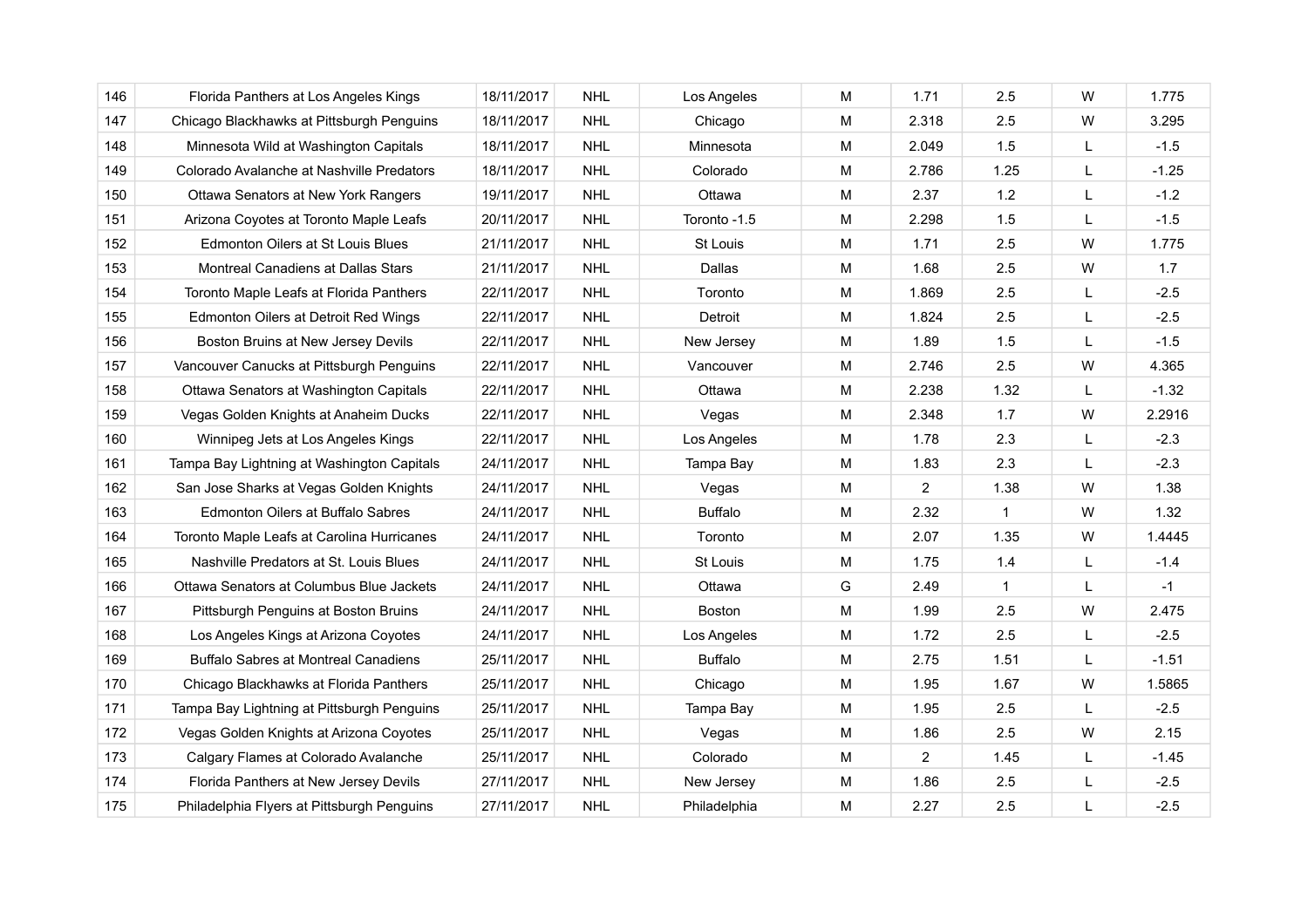| 176 | Columbus Blue Jackets at Montreal Canadiens | 27/11/2017 | <b>NHL</b> | Columbus       | M | 1.88  | 2.5            | L | $-2.5$  |
|-----|---------------------------------------------|------------|------------|----------------|---|-------|----------------|---|---------|
| 177 | Minnesota Wild at Winnipeg Jets             | 27/11/2017 | <b>NHL</b> | Winnipeg       | М | 1.87  | 1.69           | W | 1.4703  |
| 178 | Dallas Stars at Vegas Golden Knights        | 28/11/2017 | <b>NHL</b> | Vegas          | М | 1.951 | 2.5            | L | $-2.5$  |
| 179 | Ottawa Senators at Montreal Canadiens       | 29/11/2017 | <b>NHL</b> | Ottawa         | М | 2.16  | 2.38           | L | $-2.38$ |
| 180 | Tampa Bay Lightning at Boston Bruins        | 29/11/2017 | <b>NHL</b> | Tampa Bay      | M | 2.05  | 1.9            | L | $-1.9$  |
| 181 | Los Angeles Kings at Washington Capitals    | 30/11/2017 | <b>NHL</b> | Los Angeles    | М | 2.13  | 1.35           | W | 1.5255  |
| 182 | Montreal Canadiens at Detroit Red Wings     | 30/11/2017 | <b>NHL</b> | Detroit        | М | 1.83  | 2.5            | L | $-2.5$  |
| 183 | Vegas Golden Knights at Minnesota Wild      | 30/11/2017 | <b>NHL</b> | Vegas          | М | 2.46  | $\overline{2}$ | L | $-2$    |
| 184 | Toronto Maple Leafs at Edmonton Oilers      | 30/11/2017 | <b>NHL</b> | Toronto        | М | 1.83  | 2.5            | W | 2.075   |
| 185 | Pittsburgh Penguins at Buffalo Sabres       | 01/12/2017 | <b>NHL</b> | <b>Buffalo</b> | М | 2.348 | 1.64           | L | $-1.64$ |
| 186 | Ottawa Senators at New York Islanders       | 01/12/2017 | <b>NHL</b> | Ottawa         | М | 2.49  | 1.5            | W | 2.235   |
| 187 | Vegas Golden Knights at Winnipeg Jets       | 01/12/2017 | <b>NHL</b> | Winnipeg -1.5  | М | 2.44  | 1.5            | W | 2.16    |
| 188 | Detroit Red Wings at Montreal Canadiens     | 02/12/2017 | <b>NHL</b> | Detroit        | M | 2.5   | 1              | L | $-1$    |
| 189 | New Jersey Devils at Arizona Coyotes        | 02/12/2017 | <b>NHL</b> | New Jersey     | М | 2.04  | 1.35           | L | $-1.35$ |
| 190 | Los Angeles Kings at Chicago Blackhawks     | 03/12/2017 | <b>NHL</b> | Chicago        | G | 2     | $\mathbf{1}$   | L | $-1$    |
| 191 | Arizona Coyotes at Vegas Golden Knights     | 03/12/2017 | <b>NHL</b> | Vegas          | М | 1.65  | 2.5            | W | 1.625   |
| 192 | New York Islanders at Florida Panthers      | 04/12/2017 | <b>NHL</b> | NY Islanders   | M | 1.86  | 2.2            | W | 1.892   |
| 193 | San Jose Sharks at Washington Capitals      | 04/12/2017 | <b>NHL</b> | San Jose       | G | 2.13  | $\mathbf{1}$   | L | $-1$    |
| 194 | Boston Bruins at Nashville Predators        | 04/12/2017 | <b>NHL</b> | Nashville      | G | 1.87  | $\mathbf{1}$   | W | 0.87    |
| 195 | Philadelphia Flyers at Calgary Flames       | 04/12/2017 | <b>NHL</b> | Philadelphia   | G | 2.37  | $\mathbf{1}$   | W | 1.37    |
| 196 | New York Rangers at Pittsburgh Penguins     | 05/12/2017 | <b>NHL</b> | NY Rangers     | М | 2.36  | $\mathbf{1}$   | W | 1.36    |
| 197 | Buffalo Sabres at Colorado Avalanche        | 05/12/2017 | <b>NHL</b> | Colorado       | М | 1.75  | 2.5            | L | $-2.5$  |
| 198 | Anaheim Ducks at Vegas Golden Knights       | 05/12/2017 | <b>NHL</b> | Vegas          | M | 1.68  | 2.5            | W | 1.7     |
| 199 | Nashville Predators at Dallas Stars         | 05/12/2017 | <b>NHL</b> | Dallas -1      | М | 2.12  | $\mathbf{1}$   | L | $-1$    |
| 200 | Ottawa Senators at Anaheim Ducks            | 06/12/2017 | <b>NHL</b> | Ottawa         | M | 2.02  | 2.5            | L | $-2.5$  |
| 201 | Chicago Blackhawks at Washington Capitals   | 06/12/2017 | <b>NHL</b> | Washington     | М | 1.78  | 1.5            | W | 1.17    |
| 202 | New York Islanders at Pittsburgh Penguins   | 07/12/2017 | <b>NHL</b> | NY Islanders   | M | 2.29  | 1.74           | L | $-1.74$ |
| 203 | Winnipeg Jets at Florida Panthers           | 07/12/2017 | <b>NHL</b> | Winnipeg       | M | 1.87  | 1.21           | L | $-1.21$ |
| 204 | Colorado Avalanche at Tampa Bay Lightning   | 07/12/2017 | <b>NHL</b> | Colorado       | M | 3.01  | $1.2$          | L | $-1.2$  |
| 205 | Columbus Blue Jackets at New Jersey Devils  | 08/12/2017 | <b>NHL</b> | New Jersey     | М | 2.12  | 1.28           | L | $-1.28$ |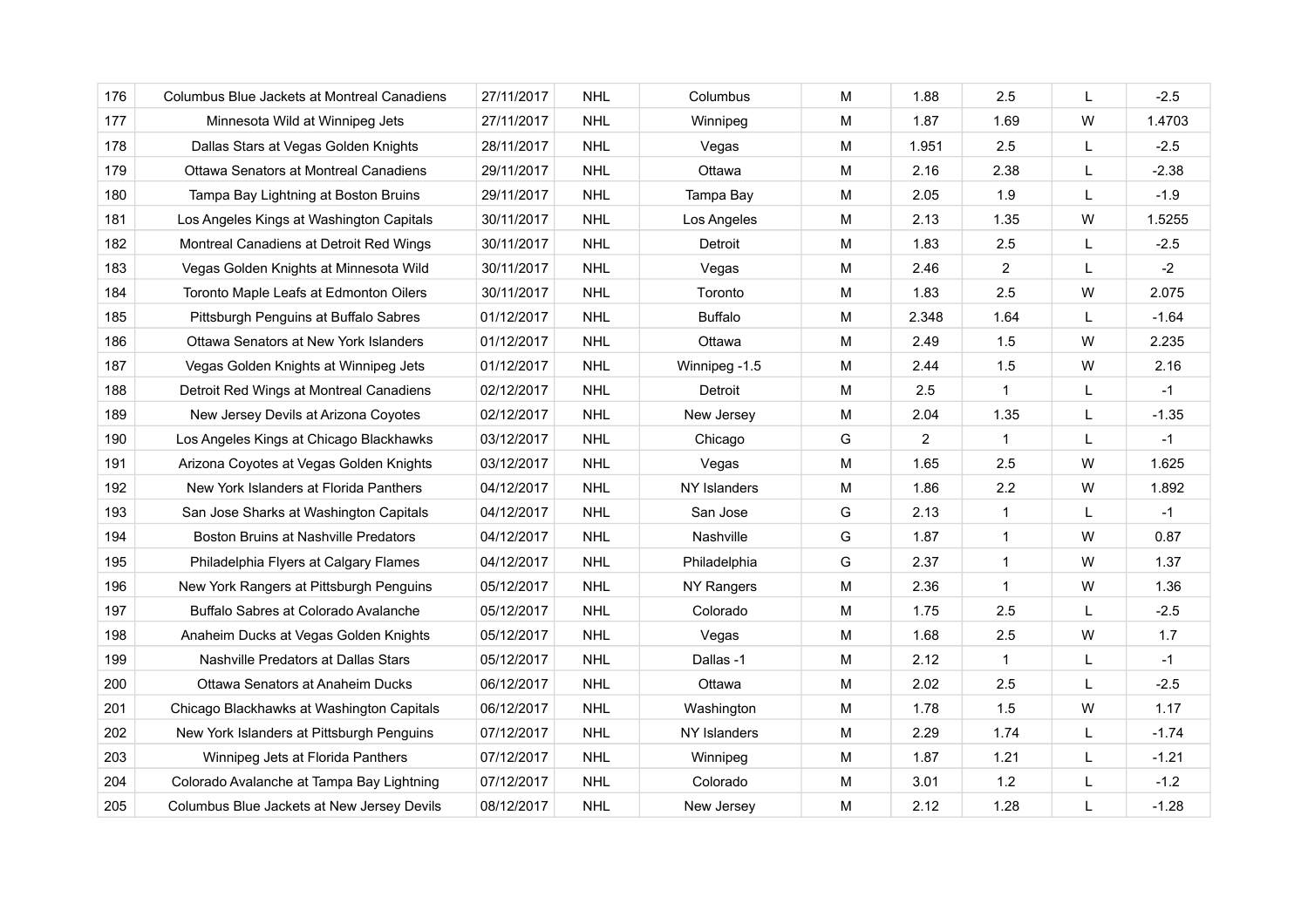| 206 | New York Rangers at Washington Capitals     | 08/12/2017 | <b>NHL</b> | NY Rangers         | M | 2.27 | 1.21  | L | $-1.21$ |
|-----|---------------------------------------------|------------|------------|--------------------|---|------|-------|---|---------|
| 207 | Vegas Golden Knights at Nashville Predators | 08/12/2017 | <b>NHL</b> | Vegas              | M | 2.43 | 1.82  | W | 2.6026  |
| 208 | New York Islanders at Boston Bruins         | 09/12/2017 | <b>NHL</b> | NY Islanders       | м | 2.38 | 1.71  | L | $-1.71$ |
| 209 | Colorado Avalanche at Florida Panthers      | 09/12/2017 | <b>NHL</b> | Colorado           | M | 2.24 | 1.24  | W | 1.5376  |
| 210 | Vegas Golden Knights at Dallas Stars        | 09/12/2017 | <b>NHL</b> | Vegas              | M | 2.53 | 1.37  | W | 2.0961  |
| 211 | Ottawa Senators at San Jose Sharks          | 09/12/2017 | <b>NHL</b> | Ottawa             | G | 2.44 | 1     | L | $-1$    |
| 212 | Vancouver Canucks at Calgary Flames         | 09/12/2017 | <b>NHL</b> | Vancouver          | M | 2.54 | 1.16  | L | $-1.16$ |
| 213 | Washington Capitals at New York Islanders   | 11/12/2017 | <b>NHL</b> | NY Islanders       | M | 1.91 | 1.47  | W | 1.3377  |
| 214 | Colorado Avalanche at Pittsburgh Penguins   | 11/12/2017 | <b>NHL</b> | Colorado           | M | 2.91 | 1.61  | W | 3.0751  |
| 215 | Carolina Hurricanes at Anaheim Ducks        | 11/12/2017 | <b>NHL</b> | Carolina           | M | 1.99 | 1.15  | L | $-1.15$ |
| 216 | Ottawa Senators at Buffalo Sabres           | 12/12/2017 | <b>NHL</b> | Ottawa             | M | 1.93 | 1.15  | L | $-1.15$ |
| 217 | Colorado Avalanche at Washington Capitals   | 12/12/2017 | <b>NHL</b> | Colorado           | M | 2.77 | $1.2$ | L | $-1.2$  |
| 218 | Dallas Stars at New York Islanders          | 13/12/2017 | <b>NHL</b> | NY Islanders       | M | 1.91 | 1.3   | L | $-1.3$  |
| 219 | Buffalo Sabres at Philadelphia Flyers       | 14/12/2017 | <b>NHL</b> | Philadelphia -1.5  | M | 2.71 | 1.54  | L | $-1.54$ |
| 220 | New York Islanders at Columbus Blue Jackets | 14/12/2017 | <b>NHL</b> | NY Islanders       | м | 2.45 | 1.62  | L | $-1.62$ |
| 221 | Anaheim Ducks at St. Louis Blues            | 14/12/2017 | <b>NHL</b> | St Louis           | M | 1.67 | 1.56  | L | $-1.56$ |
| 222 | Chicago Blackhawks at Winnipeg Jets         | 14/12/2017 | <b>NHL</b> | Winnipeg           | M | 1.75 | 1.3   | L | $-1.3$  |
| 223 | Florida Panthers at Colorado Avalanche      | 14/12/2017 | <b>NHL</b> | Colorado           | M | 1.93 | 2.2   | W | 2.046   |
| 224 | Pittsburgh Penguins at Vegas Golden Knights | 14/12/2017 | <b>NHL</b> | Vegas              | M | 1.9  | 2.1   | W | 1.89    |
| 225 | Nashville Predators at Edmonton Oilers      | 14/12/2017 | <b>NHL</b> | Edmonton           | M | 1.87 | 1.69  | L | $-1.69$ |
| 226 | Dallas Stars at New Jersey Devils           | 15/12/2017 | <b>NHL</b> | New Jersey         | G | 2.4  | 1     | W | 1.4     |
| 227 | Edmonton Oilers at Minnesota Wild           | 16/12/2017 | <b>NHL</b> | Edmonton           | M | 2.01 | 1.25  | W | 1.2625  |
| 228 | Anaheim Ducks at Washington Capitals        | 16/12/2017 | <b>NHL</b> | Washington         | M | 1.68 | 1.5   | W | 1.02    |
| 229 | Winnipeg @ St Louis                         | 16/12/2017 | <b>NHL</b> | St Louis           | M | 1.87 | 1.11  | W | 0.9657  |
| 230 | Anaheim Ducks - New Jersey Devils           | 18/12/2017 | <b>NHL</b> | New Jersey Devils  | M | 1.79 | 1.46  | W | 1.1534  |
| 231 | Pittsburgh Penguins at Colorado Avalanche   | 18/12/2017 | <b>NHL</b> | Colorado           | M | 2.43 | 1.07  | W | 1.5301  |
| 232 | Anaheim Ducks at New York Rangers           | 19/12/2017 | <b>NHL</b> | NY Rangers         | M | 1.63 | 2.5   | W | 1.575   |
| 233 | Boston Bruins at Buffalo Sabres             | 19/12/2017 | <b>NHL</b> | <b>Boston</b>      | M | 1.78 | 1.16  | W | 0.9048  |
| 234 | Tampa Bay Lightning at Vegas Golden Knights | 19/12/2017 | <b>NHL</b> | Vegas              | M | 2.14 | 1.6   | W | 1.824   |
| 235 | Anaheim Ducks at New York Islanders         | 21/12/2017 | <b>NHL</b> | New York Islanders | M | 1.67 | 2.47  | L | $-2.47$ |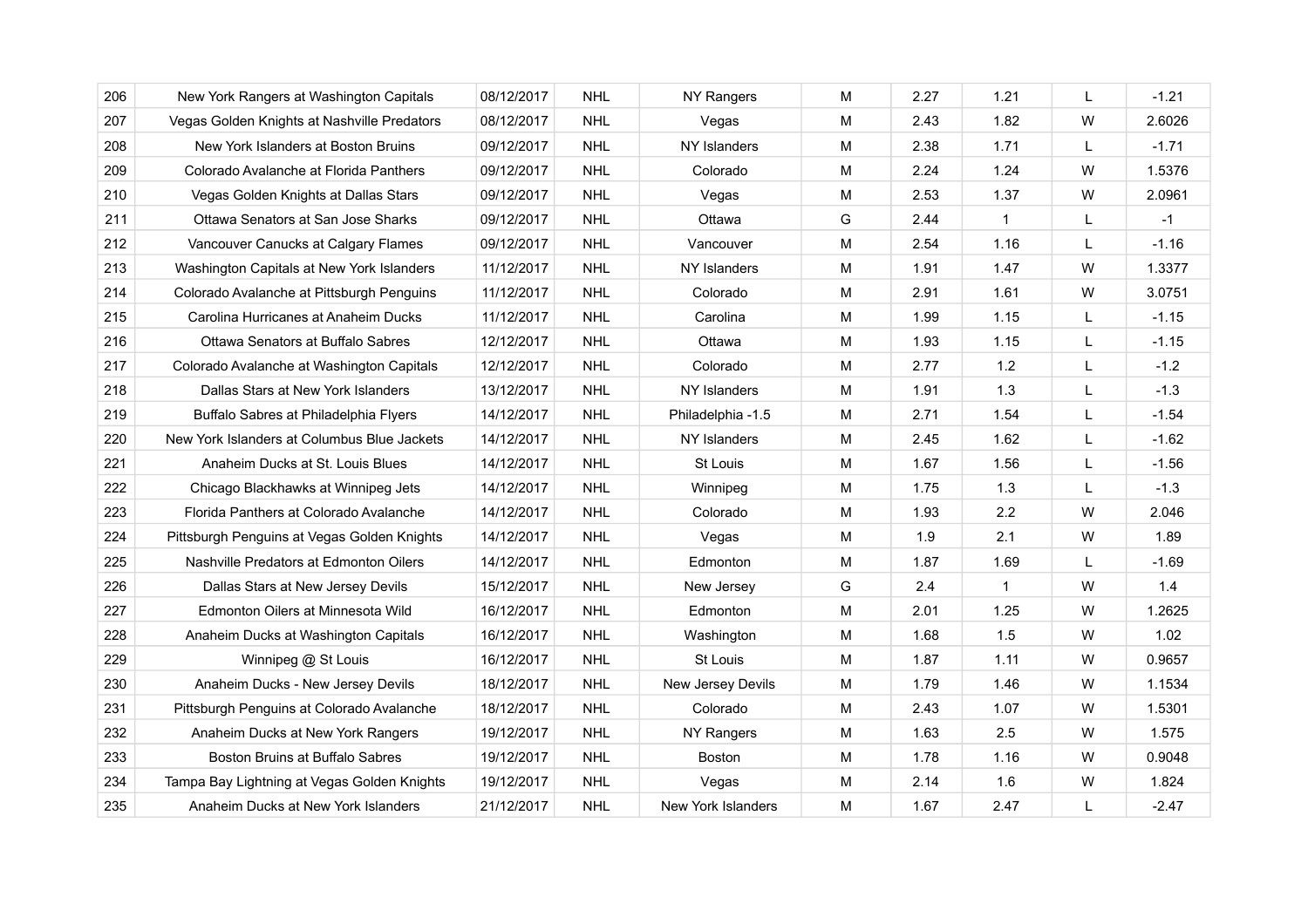| 236 | Carolina Hurricanes at Nashville Predators  | 21/12/2017 | <b>NHL</b> | Carolina        | M | 2.5  | 1.32  | W | 1.98    |
|-----|---------------------------------------------|------------|------------|-----------------|---|------|-------|---|---------|
| 237 | Philadelphia Flyers - Buffalo Sabres        | 22/12/2017 | <b>NHL</b> | Philadelphia    | M | 1.85 | 1.18  | L | $-1.18$ |
| 238 | Minnesota Wild at Tampa Bay Lightning       | 23/12/2017 | <b>NHL</b> | Tampa Bay -1.5  | м | 2.28 | 1     | W | 1.28    |
| 239 | Anaheim Ducks at Pittsburgh Penguins        | 23/12/2017 | <b>NHL</b> | Pittsburgh -1.5 | M | 2.58 | 1.21  | L | $-1.21$ |
| 240 | Washington Capitals at Vegas Golden Knights | 23/12/2017 | <b>NHL</b> | Vegas           | M | 1.81 | 2.23  | W | 1.8063  |
| 241 | Buffalo Sabres at New York Islanders        | 27/12/2017 | <b>NHL</b> | NY Islanders    | M | 1.59 | 2.08  | W | 1.2272  |
| 242 | Dallas Stars at Minnesota Wild              | 27/12/2017 | <b>NHL</b> | Dallas          | M | 2.06 | 1.34  | L | $-1.34$ |
| 243 | Washington Capitals at New York Rangers     | 27/12/2017 | <b>NHL</b> | NY Rangers      | M | 1.91 | 1.34  | W | 1.2194  |
| 244 | Vegas Golden Knights at Anaheim Ducks       | 27/12/2017 | <b>NHL</b> | Vegas           | M | 2.03 | 3.03  | W | 3.1209  |
| 245 | Boston Bruins at Washington Capitals        | 28/12/2017 | <b>NHL</b> | Boston          | M | 2.12 | 1.12  | L | $-1.12$ |
| 246 | Vegas Golden Knights at Los Angeles Kings   | 28/12/2017 | <b>NHL</b> | Vegas           | M | 2.28 | 1.6   | W | 2.048   |
| 247 | Calgary Flames - Anaheim Ducks              | 28/12/2017 | <b>NHL</b> | Calgary         | M | 2.13 | 1.29  | L | $-1.29$ |
| 248 | New Jersey Devils at Washington Capitals    | 30/12/2017 | <b>NHL</b> | New Jersey      | м | 2.61 | 1.06  | L | $-1.06$ |
| 249 | Montreal Canadiens at Florida Panthers      | 30/12/2017 | <b>NHL</b> | Montreal        | G | 2.05 | 1     | L | $-1$    |
| 250 | Toronto Maple Leafs at Vegas Golden Knights | 31/12/2017 | <b>NHL</b> | Vegas           | M | 1.75 | 1.32  | W | 0.99    |
| 251 | Arizona Coyotes at Anaheim Ducks            | 31/12/2018 | <b>NHL</b> | Arizona         | M | 2.71 | 1.16  | L | $-1.16$ |
| 252 | Washington Capitals at Carolina Hurricanes  | 02/01/2019 | <b>NHL</b> | Carolina        | M | 1.79 | 1.45  | L | $-1.45$ |
| 253 | Boston Bruins at New York Islanders         | 02/01/2019 | <b>NHL</b> | NY Islanders    | M | 2.14 | 1.04  | L | $-1.04$ |
| 254 | Anaheim Ducks at Vancouver Canucks          | 02/01/2019 | <b>NHL</b> | Vancouver       | м | 2.07 | 1.16  | L | $-1.16$ |
| 255 | Nashville Predators at Vegas Golden Knights | 02/01/2019 | <b>NHL</b> | Vegas           | M | 1.77 | 2.33  | W | 1.7941  |
| 256 | Anaheim Ducks at Edmonton Oilers            | 04/01/2018 | <b>NHL</b> | Edmonton        | M | 1.81 | 2.43  | W | 1.9683  |
| 257 | Vegas Golden Knights at Chicago Blackhawks  | 05/01/2018 | <b>NHL</b> | Vegas           | M | 2.17 | 1.06  | W | 1.2402  |
| 258 | Minnesota Wild at Colorado Avalanche        | 06/01/2018 | <b>NHL</b> | Colorado        | M | 2.17 | 2.03  | W | 2.3751  |
| 259 | Anaheim Ducks at Calgary Flames             | 06/01/2018 | <b>NHL</b> | Calgary         | M | 1.81 | 1.68  | W | 1.3608  |
| 260 | New Jersey Devils at New York Islanders     | 07/01/2018 | <b>NHL</b> | NY Islanders    | M | 1.95 | 1.07  | W | 1.0165  |
| 261 | St Louis Blues at Washington Capitals       | 07/01/2018 | <b>NHL</b> | St Louis Blues  | M | 2.31 | $1.2$ | L | $-1.2$  |
| 262 | Edmonton Oilers at Nashville Predators      | 09/01/2018 | <b>NHL</b> | Edmonton        | M | 2.35 | 1.21  | L | $-1.21$ |
| 263 | Minnesota Wild at Chicago Blackhawks        | 10/01/2018 | <b>NHL</b> | Chicago         | M | 1.86 | 2.3   | L | $-2.3$  |
| 264 | Carolina Hurricanes at Washington Capitals  | 11/01/2018 | <b>NHL</b> | Carolina        | M | 2.31 | 1.5   | W | 1.965   |
| 265 | Washington Capitals at Carolina Hurricanes  | 12/01/2018 | <b>NHL</b> | Carolina        | M | 1.84 | 1.81  | L | $-1.81$ |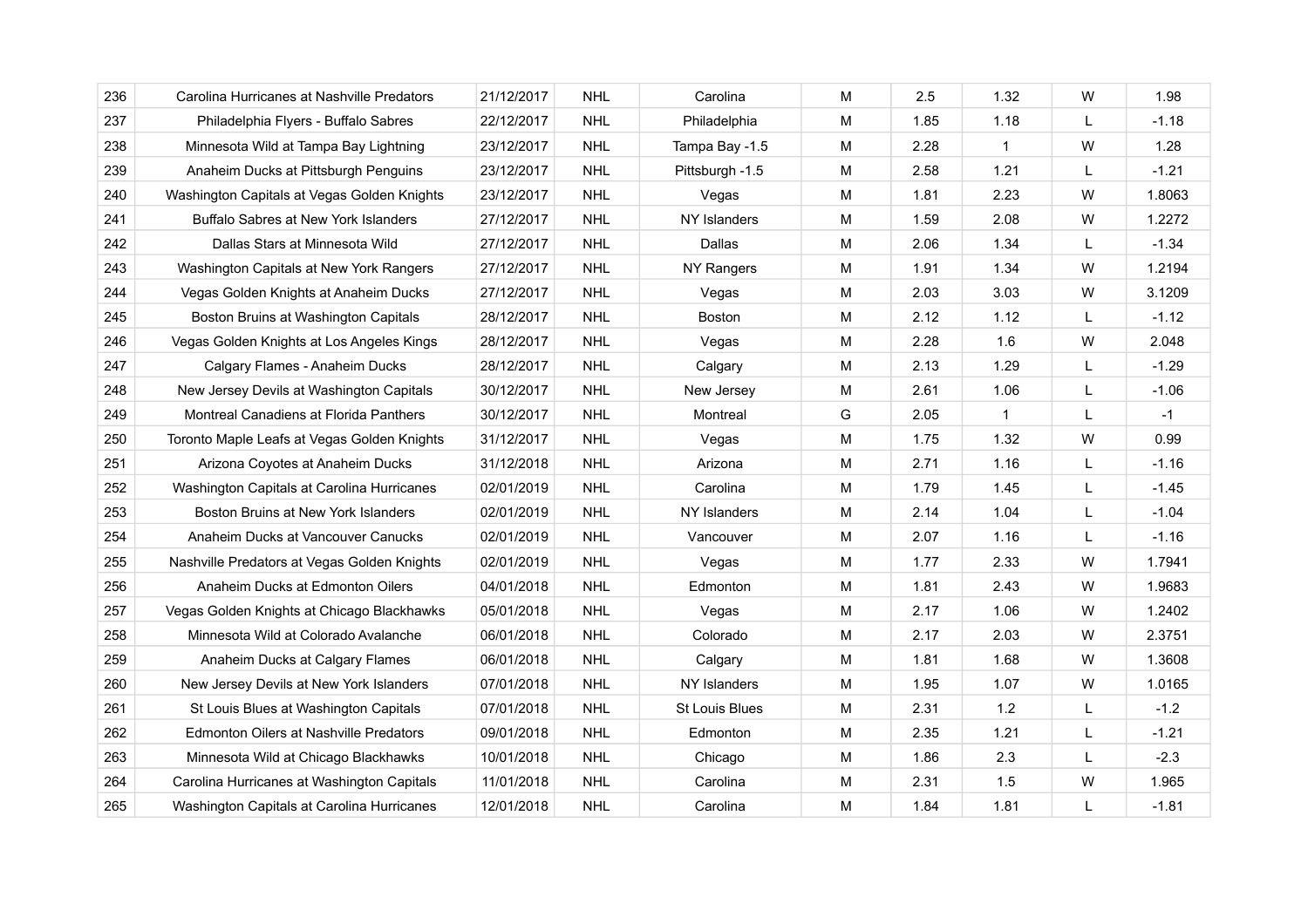| 266 | Winnipeg Jets at Minnesota Wild               | 13/01/2018 | <b>NHL</b> | Winnipeg           | M | 2.2            | 1.48         | L | $-1.48$ |
|-----|-----------------------------------------------|------------|------------|--------------------|---|----------------|--------------|---|---------|
| 267 | Anaheim Ducks at Los Angeles Kings            | 13/01/2018 | <b>NHL</b> | Los Angeles        | M | 1.93           | 2.52         | L | $-2.52$ |
| 268 | Calgary Flames at Carolina Hurricanes         | 14/01/2018 | <b>NHL</b> | Carolina           | M | 1.81           | 1.19         | L | $-1.19$ |
| 269 | Anaheim Ducks at Colorado Avalanche           | 15/01/2018 | <b>NHL</b> | Colorado           | M | 2.07           | 2.41         | W | 2.5787  |
| 270 | New Jersey Devils at New York Islanders       | 16/01/2018 | <b>NHL</b> | New York Islanders | M | 2.13           | 1.14         | L | $-1.14$ |
| 271 | Vegas Golden Knights at Nashville Predators   | 16/01/2018 | <b>NHL</b> | Vegas              | M | $\overline{2}$ | 1.42         | L | $-1.42$ |
| 272 | Pittsburgh Penguins at Anaheim Ducks          | 17/01/2018 | <b>NHL</b> | Pittsburgh         | M | 2.02           | 1.83         | L | $-1.83$ |
| 273 | Washington Capitals at New Jersey Devils      | 18/01/2018 | <b>NHL</b> | New Jersey         | M | 1.99           | 1.3          | W | 1.287   |
| 274 | Toronto Maple Leafs at Philadelphia Flyers    | 18/01/2018 | <b>NHL</b> | Philadelphia       | M | 1.97           | 1.41         | W | 1.3677  |
| 275 | Vegas Golden Knights at Florida Panthers      | 19/01/2018 | <b>NHL</b> | Vegas              | M | 1.98           | 1.04         | L | $-1.04$ |
| 276 | Los Angeles Kings at Anaheim Ducks            | 19/01/2018 | <b>NHL</b> | Los Angeles        | M | 2.44           | 1.69         | L | $-1.69$ |
| 277 | Florida Panthers at Nashville Predators       | 20/01/2018 | <b>NHL</b> | Florida            | M | 2.75           | 1.1          | L | $-1.1$  |
| 278 | Tampa Bay Lightning at Minnesota Wild         | 20/01/2018 | <b>NHL</b> | Tampa Bay          | M | 1.93           | 1.48         | L | $-1.48$ |
| 279 | Ottawa Senators at Minnesota Wild             | 22/01/2018 | <b>NHL</b> | Ottawa             | M | 2.9            | 1.13         | L | $-1.13$ |
| 280 | Colorado Avalanche at Montreal Canadiens      | 23/01/2018 | <b>NHL</b> | Montreal           | G | 2.19           | 1            | W | 1.19    |
| 281 | Tampa Bay Lightning at Nashville Predators    | 23/01/2018 | <b>NHL</b> | Tampa Bay          | M | 1.71           | 1.61         | W | 1.1431  |
| 282 | Columbus Blue Jackets at Vegas Golden Knights | 23/01/2018 | <b>NHL</b> | Vegas              | M | 1.61           | 1.18         | W | 0.7198  |
| 283 | Winnipeg Jets at San Jose Sharks              | 23/01/2018 | <b>NHL</b> | San Jose           | M | 1.63           | $\mathbf{1}$ | L | $-1$    |
| 284 | New York Rangers at Anaheim Ducks             | 23/01/2018 | <b>NHL</b> | NY Rangers         | G | 2.01           | 1.71         | L | $-1.71$ |
| 285 | Winnipeg Jets at Anaheim Ducks                | 25/01/2018 | <b>NHL</b> | Winnipeg           | M | 2.13           | 1.47         | L | $-1.47$ |
| 286 | Nashville Predators at New Jersey Devils      | 25/01/2018 | <b>NHL</b> | New Jersey         | M | 2.22           | 1.34         | L | $-1.34$ |
| 287 | Washington Capitals at Florida Panthers       | 25/01/2018 | <b>NHL</b> | Florida            | M | 2.29           | 1.83         | L | $-1.83$ |
| 288 | Philadelphia Flyers at Washington Capitals    | 31/01/2018 | <b>NHL</b> | Philadelphia       | M | 2.34           | 1.26         | L | $-1.26$ |
| 289 | Anaheim Ducks at Ottawa Senators              | 01/02/2018 | <b>NHL</b> | Ottawa             | M | 2.38           | 1.58         | W | 2.1804  |
| 290 | Vegas Golden Knights at Minnesota Wild        | 02/02/2018 | <b>NHL</b> | Vegas              | M | 2.27           | 2.16         | L | $-2.16$ |
| 291 | Anaheim Ducks - Montreal Canadiens            | 03/02/2018 | <b>NHL</b> | Montreal           | M | 2.26           | 2.51         | W | 3.1626  |
| 292 | Ottawa Senators at Philadelphia Flyers        | 03/02/2018 | <b>NHL</b> | Ottawa             | G | 2.73           | 1.5          | W | 2.595   |
| 293 | Vegas Golden Knights - Washington Capitals    | 04/02/2018 | <b>NHL</b> | Vegas              | M | 2.02           | 1.71         | W | 1.7442  |
| 294 | Anaheim Ducks at Toronto Maple Leafs          | 05/02/2018 | <b>NHL</b> | Toronto            | M | 1.74           | 1.16         | W | 0.8584  |
| 295 | Nashville Predators at New York Islanders     | 05/02/2018 | <b>NHL</b> | NY Islanders       | M | 2.18           | 1.49         | L | $-1.49$ |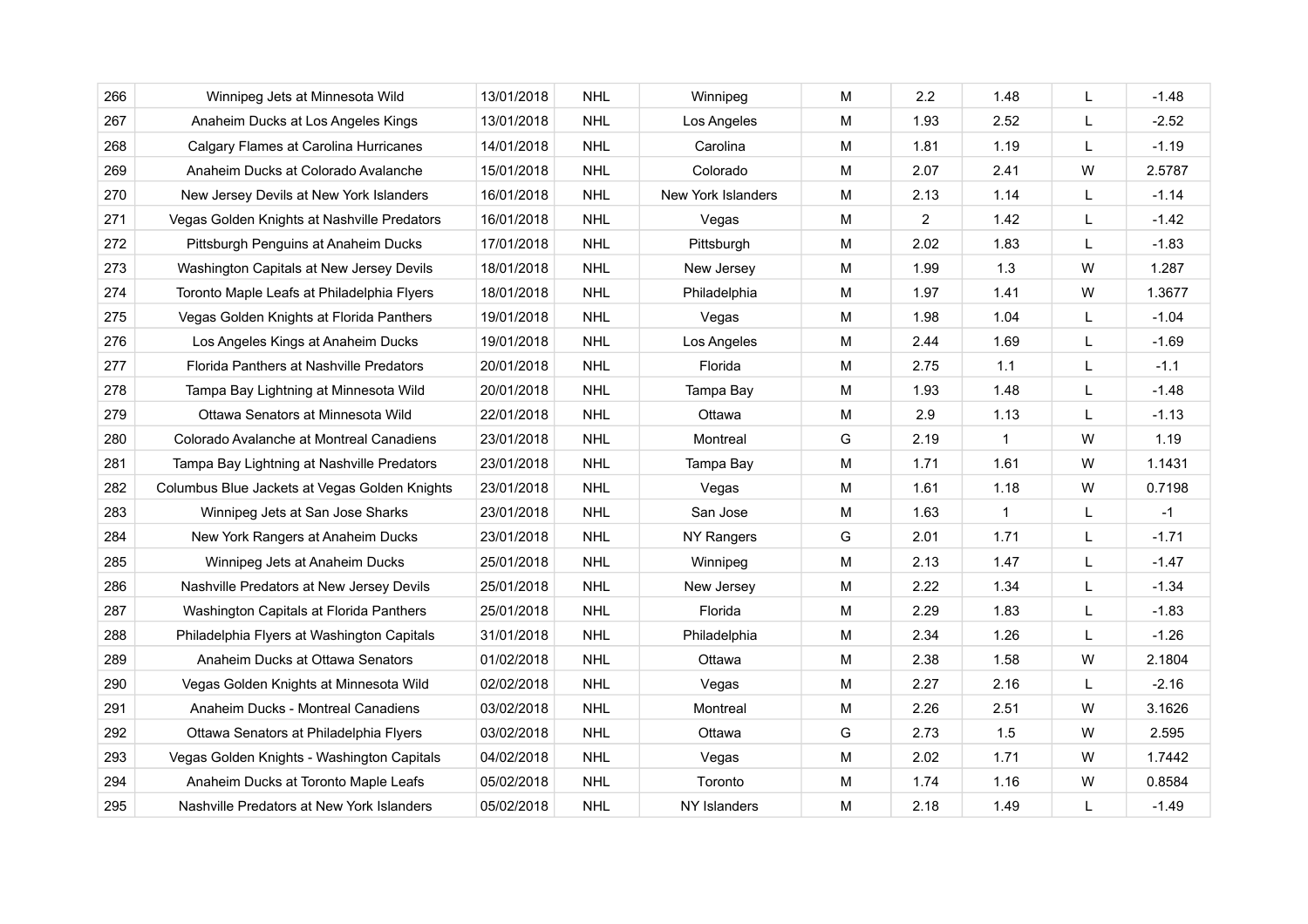| 296 | Vegas Golden Knights at Pittsburgh Penguins | 06/02/2018 | <b>NHL</b> | Vegas          | М | 2.16 | 1.49         | L | $-1.49$ |
|-----|---------------------------------------------|------------|------------|----------------|---|------|--------------|---|---------|
| 297 | Minnesota Wild at St. Louis Blues           | 06/02/2018 | <b>NHL</b> | St Louis       | М | 1.77 | 1.03         | L | $-1.03$ |
| 298 | Detroit Red Wings at New York Islanders     | 09/02/2018 | <b>NHL</b> | NY Islanders   | M | 1.94 | 1.41         | W | 1.3254  |
| 299 | Calgary Flames at New York Rangers          | 09/02/2018 | <b>NHL</b> | NY Rangers     | М | 2.11 | 1.01         | W | 1.1211  |
| 300 | St. Louis Blues at Winnipeg Jets            | 09/02/2018 | <b>NHL</b> | St. Louis      | G | 2.37 | $\mathbf{1}$ | W | 1.37    |
| 301 | Edmonton Oilers at Anaheim Ducks            | 09/02/2018 | <b>NHL</b> | Edmonton       | M | 2.37 | 1.83         | L | $-1.83$ |
| 302 | Nashville Predators at Montreal Canadiens   | 10/02/2018 | <b>NHL</b> | Montreal       | М | 2.15 | 1.09         | L | $-1.09$ |
| 303 | Chicago Blackhawks at Minnesota Wild        | 10/02/2018 | <b>NHL</b> | Chicago        | М | 2.34 | 1.06         | L | $-1.06$ |
| 304 | Calgary Flames at New York Islanders        | 11/02/2018 | <b>NHL</b> | NY Islanders   | М | 2.09 | 1.03         | L | $-1.03$ |
| 305 | San Jose Sharks at Anaheim Ducks            | 11/02/2018 | <b>NHL</b> | San Jose       | М | 2.53 | 2.22         | W | 3.3966  |
| 306 | Columbus Blue Jackets at New York Islanders | 13/02/2018 | <b>NHL</b> | NY Islanders   | М | 2.14 | 1.04         | L | $-1.04$ |
| 307 | Anaheim Ducks at Detroit Red Wings          | 13/02/2018 | <b>NHL</b> | Detroit        | M | 2.09 | 1.14         | W | 1.2426  |
| 308 | New York Rangers at Minnesota Wild          | 13/02/2018 | <b>NHL</b> | NY Rangers     | М | 2.88 | 1.11         | L | $-1.11$ |
| 309 | St Louis at Nashville                       | 13/02/2018 | <b>NHL</b> | St Louis       | M | 2.27 | 1.02         | L | $-1.02$ |
| 310 | Anaheim Ducks at Chicago Blackhawks         | 15/02/2018 | <b>NHL</b> | Chicago        | М | 2.04 | 2.37         | L | $-2.37$ |
| 311 | Detroit Red Wings at Tampa Bay Lightning    | 15/02/2018 | <b>NHL</b> | Tampa Bay -1.5 | G | 2.33 | $\mathbf{1}$ | W | 1.33    |
| 312 | Calgary Flames at Nashville Predators       | 15/02/2018 | <b>NHL</b> | Calgary        | G | 2.44 | $\mathbf{1}$ | W | 1.44    |
| 313 | Edmonton Oilers at Vegas Golden Knights     | 15/02/2018 | <b>NHL</b> | Edmonton       | G | 2.78 | $\mathbf{1}$ | L | $-1$    |
| 314 | Vancouver Canucks at San Jose Sharks        | 15/02/2018 | <b>NHL</b> | San Jose -1.5  | G | 2.46 | $\mathbf{1}$ | W | 1.46    |
| 315 | Minnesota Wild at New York Islanders        | 19/02/2018 | <b>NHL</b> | NY Islanders   | M | 2.09 | $\mathbf{1}$ | L | $-1$    |
| 316 | Anaheim Ducks at Vegas Golden Knights       | 19/02/2018 | <b>NHL</b> | Vegas          | M | 1.67 | $\mathbf{1}$ | L | $-1$    |
| 317 | Dallas Stars at Anaheim Ducks               | 21/02/2018 | <b>NHL</b> | Dallas         | М | 2.09 | 1.39         | L | $-1.39$ |
| 318 | Anaheim Ducks at Arizona Coyotes            | 24/02/2018 | <b>NHL</b> | Arizona        | М | 2.47 | 1.96         | W | 2.8812  |
| 319 | San Jose Sharks at Minnesota Wild           | 25/02/2018 | <b>NHL</b> | San Jose       | M | 2.44 | 1.39         | L | $-1.39$ |
| 320 | Edmonton Oilers at Anaheim Ducks            | 25/02/2018 | <b>NHL</b> | Edmonton       | M | 2.38 | 2.32         | W | 3.2016  |
| 321 | Vegas Golden Knights at Los Angeles Kings   | 26/02/2018 | <b>NHL</b> | Vegas          | M | 1.96 | 1.33         | L | $-1.33$ |
| 322 | Nashville Predators at Edmonton Oilers      | 01/03/2018 | <b>NHL</b> | Edmonton       | M | 2.29 | 1.81         | L | $-1.81$ |
| 323 | Nashville Predators at Vancouver Canucks    | 02/03/2018 | <b>NHL</b> | Vancouver      | М | 2.44 | 1.12         | L | $-1.12$ |
| 324 | Columbus Blue Jackets at Anaheim Ducks      | 02/03/2018 | <b>NHL</b> | Columbus       | M | 2.33 | 1.25         | L | $-1.25$ |
| 325 | Chicago Blackhawks at Los Angeles Kings     | 03/03/2018 | <b>NHL</b> | Chicago        | M | 2.53 | 1.11         | W | 1.6983  |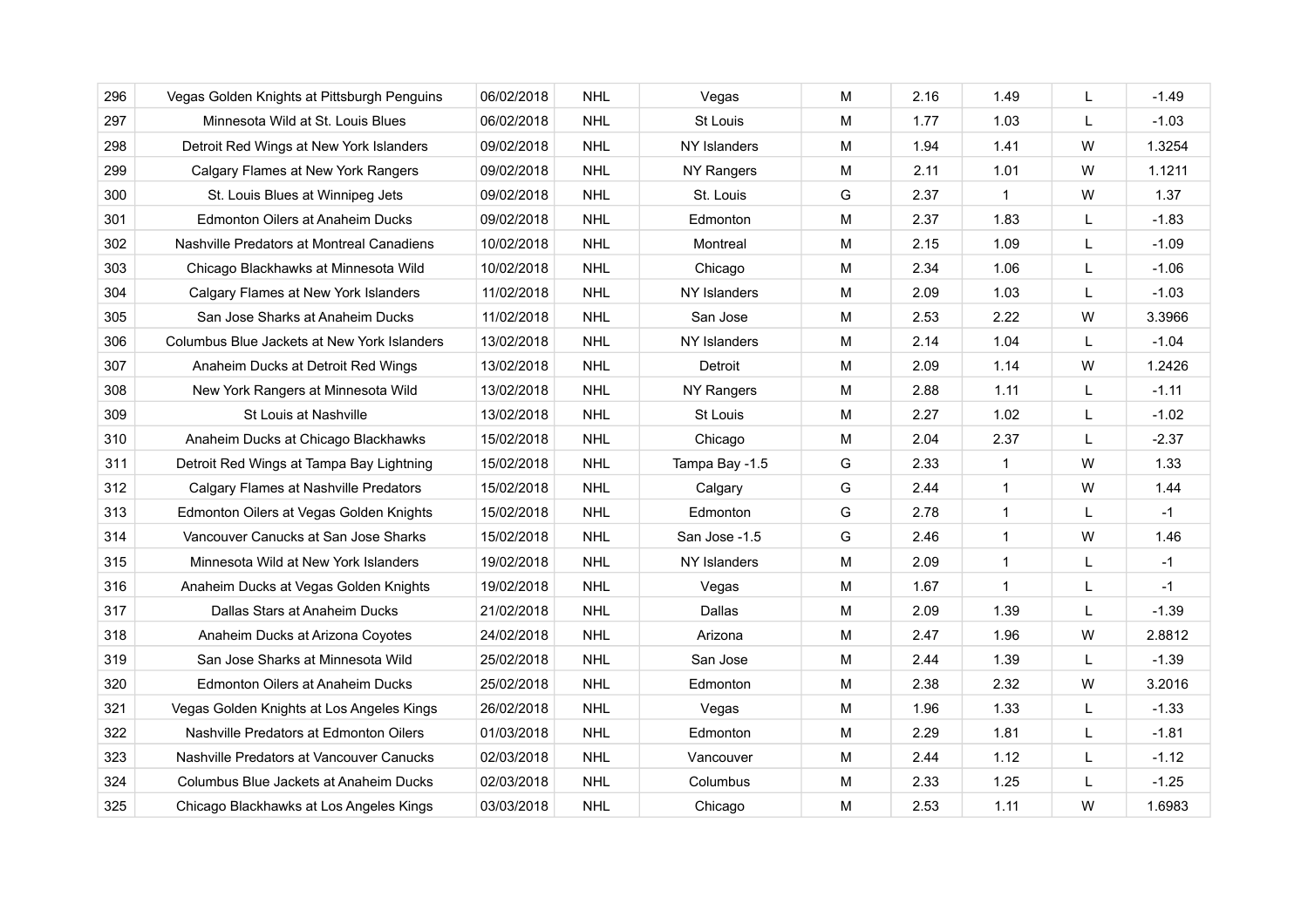| 326 | Nashville Predators at Colorado Avalanche   | 04/03/2018 | <b>NHL</b> | Colorado         | M | 2.36 | 1.03 | L | $-1.03$ |
|-----|---------------------------------------------|------------|------------|------------------|---|------|------|---|---------|
| 327 | Chicago Blackhawks at Anaheim Ducks         | 04/03/2018 | <b>NHL</b> | Chicago          | M | 2.53 | 1.79 | L | $-1.79$ |
| 328 | Detroit Red Wings at Boston Bruins          | 06/03/2018 | <b>NHL</b> | Boston - 1.5     | G | 2.39 | 1    | L | $-1$    |
| 329 | Carolina Hurricanes at Minnesota Wild       | 06/03/2018 | <b>NHL</b> | Carolina         | M | 2.4  | 1.44 | L | $-1.44$ |
| 330 | Vegas Golden Knights at Detroit Red Wings   | 08/03/2018 | <b>NHL</b> | Detroit          | G | 2.25 | 0.7  | L | $-0.7$  |
| 331 | New York Rangers at Tampa Bay Lightning     | 08/03/2018 | <b>NHL</b> | New York Rangers | G | 3.22 | 0.6  | L | $-0.6$  |
| 332 | Montreal Canadiens at Florida Panthers      | 08/03/2018 | <b>NHL</b> | Montreal         | M | 2.73 | 2.18 | L | $-2.18$ |
| 333 | New York Islanders at Edmonton Oilers       | 08/03/2018 | <b>NHL</b> | Edmonton         | M | 1.71 | 2.09 | W | 1.4839  |
| 334 | Colorado Avalanche at Columbus Blue Jackets | 08/03/2018 | <b>NHL</b> | Columbus         | M | 1.71 | 1.71 | W | 1.2141  |
| 335 | Anaheim Ducks at Dallas Stars               | 09/03/2018 | <b>NHL</b> | Dallas           | M | 1.68 | 1.97 | W | 1.3396  |
| 336 | Minnesota Wild at Vancouver Canucks         | 09/03/2018 | <b>NHL</b> | Minnesota        | M | 1.65 | 1    | W | 0.65    |
| 337 | Washington Capitals at San Jose Sharks      | 10/03/2018 | <b>NHL</b> | San Jose         | M | 1.73 | 2.26 | L | $-2.26$ |
| 338 | St. Louis Blues at Los Angeles Kings        | 10/03/2018 | <b>NHL</b> | St Louis         | м | 2.4  | 1.56 | W | 2.184   |
| 339 | Montreal Canadiens at Tampa Bay Lightning   | 10/03/2018 | <b>NHL</b> | Montreal         | M | 3.5  | 1.42 | L | $-1.42$ |
| 340 | Vegas Golden Knights at Buffalo Sabres      | 10/03/2018 | <b>NHL</b> | <b>Buffalo</b>   | M | 2.79 | 1    | L | $-1$    |
| 341 | Minnesota Wild at Edmonton Oilers           | 10/03/2018 | <b>NHL</b> | Edmonton         | M | 2.04 | 1.07 | W | 1.1128  |
| 342 | Dallas Stars at Pittsburgh Penguins         | 11/03/2018 | <b>NHL</b> | Dallas           | M | 2.34 | 1.26 | L | $-1.26$ |
| 343 | Vegas Golden Knights at Philadelphia Flyers | 12/03/2018 | <b>NHL</b> | Philadelphia     | M | 2.06 | 1.04 | L | $-1.04$ |
| 344 | Winnipeg Jets at Washington Capitals        | 12/03/2018 | <b>NHL</b> | Winnipeg         | M | 2.06 | 1.42 | L | $-1.42$ |
| 345 | St. Louis Blues at Anaheim Ducks            | 12/03/2018 | <b>NHL</b> | St Louis         | M | 2.44 | 1.82 | W | 2.6208  |
| 346 | Colorado Avalanche at Minnesota Wild        | 13/03/2018 | <b>NHL</b> | Minnesota        | M | 1.6  | 1.4  | L | $-1.4$  |
| 347 | Boston Bruins at Carolina Hurricanes        | 13/03/2018 | <b>NHL</b> | Carolina         | M | 2.15 | 1.48 | L | $-1.48$ |
| 348 | Los Angeles Kings at Arizona Coyotes        | 13/03/2018 | <b>NHL</b> | Arizona          | M | 2.04 | 1.03 | W | 1.0712  |
| 349 | Dallas Stars at Toronto Maple Leafs         | 14/03/2018 | <b>NHL</b> | Dallas           | M | 2.29 | 1.87 | L | $-1.87$ |
| 350 | San Jose Sharks at Edmonton Oilers          | 14/03/2018 | <b>NHL</b> | Edmonton         | M | 2.2  | 1.15 | L | $-1.15$ |
| 351 | New Jersey Devils at Vegas Golden Knights   | 14/03/2018 | <b>NHL</b> | New Jersey       | M | 2.63 | 1.24 | W | 2.0212  |
| 352 | Pittsburgh Penguins at Montreal Canadiens   | 15/03/2018 | <b>NHL</b> | Montreal         | M | 2.59 | 2.29 | L | $-2.29$ |
| 353 | Detroit Red Wings at Los Angeles Kings      | 15/03/2018 | <b>NHL</b> | Detroit          | M | 3    | 1.82 | L | $-1.82$ |
| 354 | Washington Capitals at New York Islanders   | 15/03/2018 | <b>NHL</b> | NY Islander      | M | 2.26 | 2.06 | L | $-2.06$ |
| 355 | Chicago Blackhawks at Buffalo Sabres        | 17/03/2018 | <b>NHL</b> | Chicago          | M | 1.88 | 1.68 | L | $-1.78$ |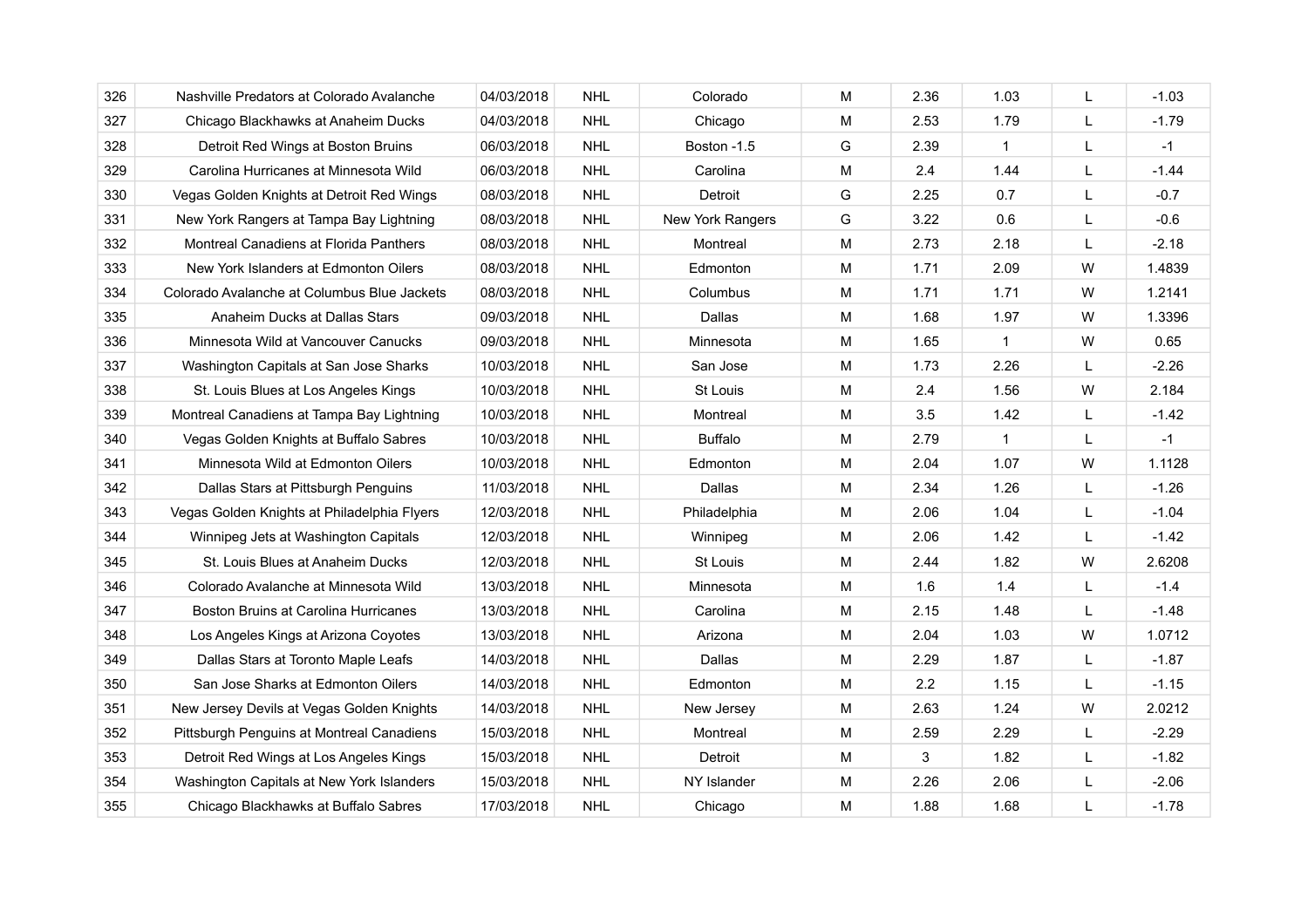| 356 | Edmonton Oilers at Florida Panthers        | 17/03/2018 | <b>NHL</b> | Edmonton          | М | 2.41           | 1.59           | W | $-1.32$ |
|-----|--------------------------------------------|------------|------------|-------------------|---|----------------|----------------|---|---------|
| 357 | New Jersey Devils at Los Angeles Kings     | 17/03/2018 | <b>NHL</b> | New Jersey        | М | 2.33           | 1.19           | W | $-1.88$ |
| 358 | Montreal Canadiens at Toronto Maple Leafs  | 17/03/2018 | <b>NHL</b> | Montreal          | M | 2.84           | 1.46           | L | 2.0264  |
| 359 | Philadelphia Flyers at Carolina Hurricanes | 17/03/2018 | <b>NHL</b> | Carolina          | М | 1.85           | 2.1            | L | $-1.68$ |
| 360 | Detroit Red Wings at Colorado Avalanche    | 18/03/2018 | <b>NHL</b> | Detroit           | М | 2.62           | 2.21           | L | 2.2419  |
| 361 | Calgary Flames at Vegas Golden Knights     | 18/03/2018 | <b>NHL</b> | Calgary           | М | 2.42           | 1.2            | L | 1.5827  |
| 362 | Edmonton Oilers at Tampa Bay Lightning     | 18/03/2018 | <b>NHL</b> | Edmonton          | М | 1.93           | 1.66           | L | $-1.46$ |
| 363 | Washington Capitals at Philadelphia Flyers | 18/03/2018 | <b>NHL</b> | Philadelphia      | М | 1.95           | 1.77           | W | $-2.1$  |
| 364 | Carolina Hurricanes at New York Islanders  | 18/03/2018 | <b>NHL</b> | Carolina          | М | 1.97           | 1.56           | W | $-2.21$ |
| 365 | Dallas Stars at Winnipeg Jets              | 18/03/2018 | <b>NHL</b> | Dallas            | М | 2.49           | 1.46           | L | $-1.2$  |
| 366 | New Jersey Devils at Anaheim Ducks         | 18/03/2018 | <b>NHL</b> | New Jersey        | М | 2.42           | 1.23           | L | $-1.66$ |
| 367 | Florida at Montreal                        | 19/03/2018 | <b>NHL</b> | Montreal          | М | 2.37           | 1.18           | L | 1.6815  |
| 368 | Pittsburgh Penguins at New York Islanders  | 20/03/2018 | <b>NHL</b> | NY Islanders      | М | 2.66           | 1.5            | W | 1.5132  |
| 369 | Columbus Blue Jackets at New York Rangers  | 20/03/2018 | <b>NHL</b> | NY Rangers        | M | 2.27           | 1.5            | L | $-1.46$ |
| 370 | Florida Panthers at Ottawa Senators        | 20/03/2018 | <b>NHL</b> | Ottawa            | М | 2.18           | 1.5            | L | $-1.23$ |
| 371 | Philadelphia Flyers at Detroit Red Wings   | 20/03/2018 | <b>NHL</b> | Detroit           | М | 2.47           | 1.5            | W | $-1.18$ |
| 372 | Arizona Coyotes at Buffalo Sabres          | 21/03/2018 | <b>NHL</b> | Arizona           | М | 2.09           | 1.37           | W | 2.49    |
| 373 | Anaheim Ducks at Calgary Flames            | 21/03/2018 | <b>NHL</b> | Anaheim           | М | 2.02           | 1.57           | W | $-1.5$  |
| 374 | New York Rangers at Philadelphia Flyers    | 22/03/2018 | <b>NHL</b> | NY Rangers        | М | 2.93           | 1.14           | L | $-1.5$  |
| 375 | Arizona Coyotes at Carolina Hurricanes     | 22/03/2018 | <b>NHL</b> | Arizona           | М | 1.62           | $\overline{2}$ | L | 2.205   |
| 376 | Los Angeles Kings at Colorado Avalanche    | 22/03/2018 | <b>NHL</b> | Colorado          | М | 1.85           | 2.5            | L | 1.4933  |
| 377 | New Jersey Devils at Pittsburgh Penguins   | 23/03/2018 | <b>NHL</b> | New Jersey        | М | 2.86           | 1.47           | W | 1.6014  |
| 378 | Vancouver Canucks at St. Louis Blues       | 23/03/2018 | <b>NHL</b> | St Louis -1.5     | М | $\overline{2}$ | 1              | W | $-1.14$ |
| 379 | Anaheim Ducks at Winnipeg Jets             | 23/03/2018 | <b>NHL</b> | Anaheim           | М | 2.3            | $\mathbf{1}$   | L | $-2$    |
| 380 | Vegas Golden Knights at Colorado Avalanche | 24/03/2018 | <b>NHL</b> | Colorado          | М | 1.78           | 1.1            | W | $-2.5$  |
| 381 | Tampa Bay Lightning at New Jersey Devils   | 24/03/2018 | <b>NHL</b> | Tampa Bay         | М | 1.75           | 1.01           | L | 2.7342  |
| 382 | Chicago Blackhawks at New York Islanders   | 24/03/2018 | <b>NHL</b> | NY Islanders      | М | 1.76           | 1.4            | L | 1       |
| 383 | Washington Capitals at New York Rangers    | 26/03/2018 | <b>NHL</b> | <b>NY Rangers</b> | M | 2.58           | 1.92           | L | $-1$    |
| 384 | Colorado Avalanche at Vegas Golden Knights | 26/03/2018 | <b>NHL</b> | Colorado          | M | 2.47           | 1.93           | L | 0.858   |
| 385 | Florida Panthers at Toronto Maple Leafs    | 28/03/2018 | <b>NHL</b> | Florida           | М | 2.23           | 2.11           | L | $-1.01$ |